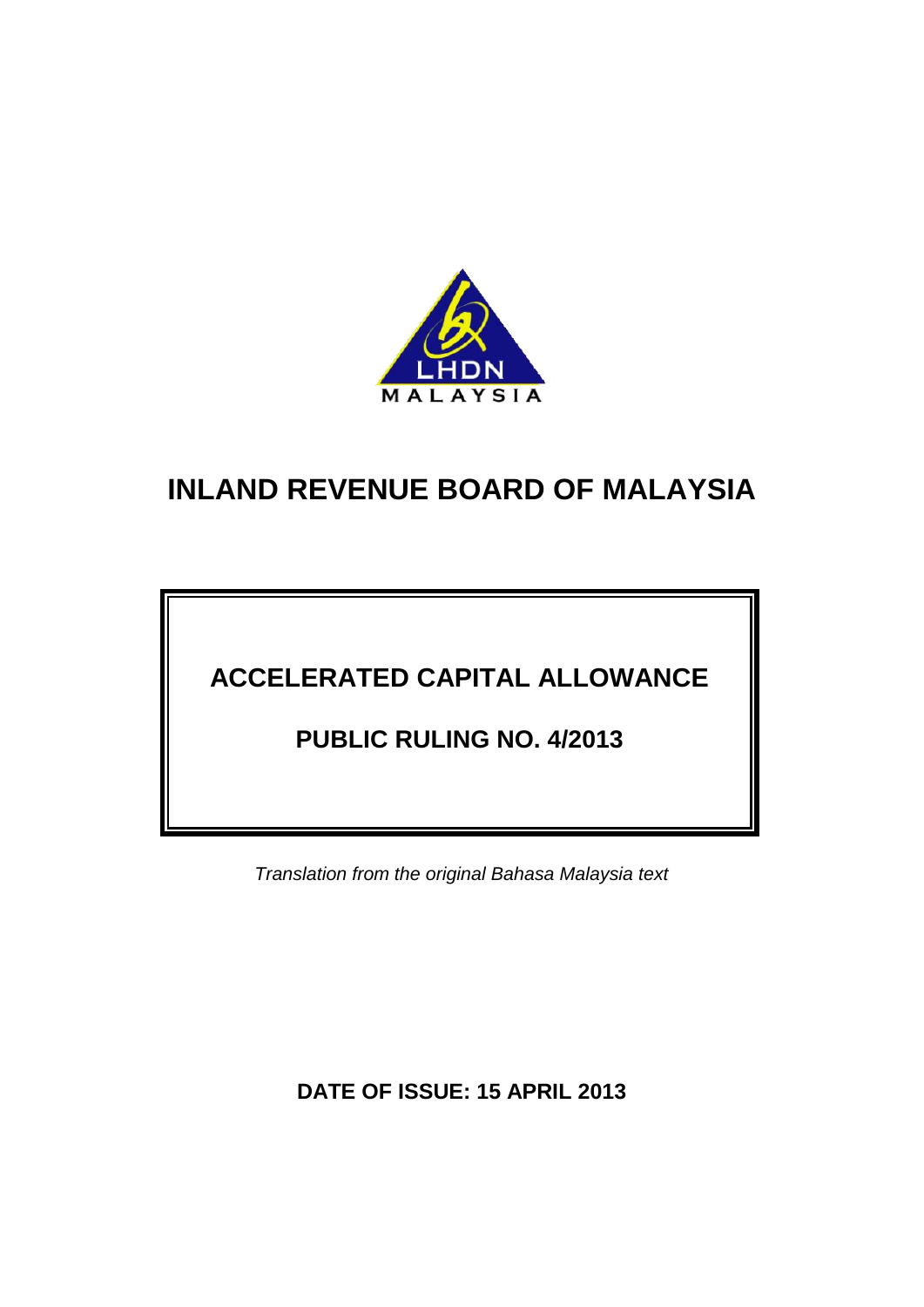

#### **INLAND REVENUE BOARD OF MALAYSIA**

**Public Ruling No. 4/2013 Date Of Issue: 15 April 2013**

Published by

Inland Revenue Board Of Malaysia

Published on 15 April 2013

First edition on 15 April 2013

© Inland Revenue Board Of Malaysia

All rights reserved. No part of this publication may be reproduced or transmitted in any form or by any means, including photocopying and recording without the written permission of the copyright holder. Such written permission from the publisher must be obtained before any part of this publication is stored in a retrieval system of any nature.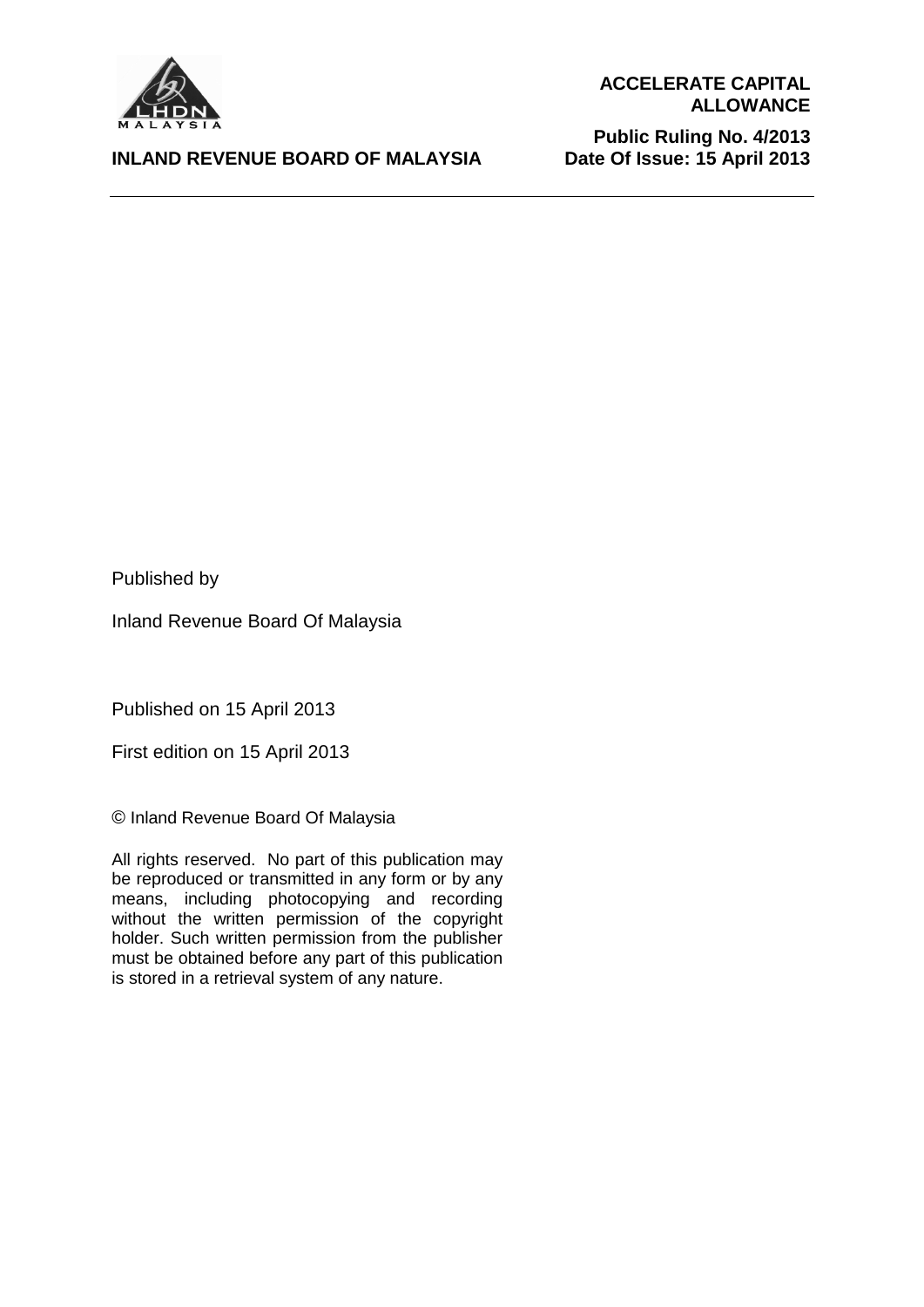

**INLAND REVENUE BOARD OF MALAYSIA**

**Public Ruling No. 4/2013 Date Of Issue: 15 April 2013**

# **CONTENTS** Page

| 1.  | Objective                                                 | 1  |
|-----|-----------------------------------------------------------|----|
| 2.  | <b>Related Provisions</b>                                 | 1  |
| 3.  | Interpretation                                            | 2  |
| 4.  | Capital Allowance                                         | 3  |
| 5.  | <b>Qualifying Expenditure</b>                             | 3  |
| 6.  | Standard Rates Of Allowances Under Schedule 3 Of ITA 1967 | 4  |
| 7.  | <b>Special Rates Of Allowances</b>                        | 5  |
| 8.  | Income Tax Rules On ACA                                   | 6  |
| 9.  | Special Allowances For Small Value Assets                 | 23 |
| 10. | Plant Or Machinery On Hire Purchase                       | 24 |
| 11. | Disposal Of Assets Within Two Years                       | 28 |
| 10. | <b>Controlled Transfer</b>                                | 30 |
| 13. | <b>Qualifying Period</b>                                  | 31 |
| 14. | Non-Application                                           | 33 |
| 15. | <b>Claim Procedure</b>                                    | 34 |

# **DIRECTOR GENERAL'S PUBLIC RULING**

A Public Ruling as provided for under section 138A of the Income Tax Act 1967 is issued for the purpose of providing guidance for the public and officers of the Inland Revenue Board Of Malaysia. It sets out the interpretation of the Director General of Inland Revenue in respect of the particular tax law, and the policy and procedure that are to be applied.

A Public Ruling may be withdrawn, either wholly or in part, by notice of withdrawal or by publication of a new ruling.

**Director General Of Inland Revenue, Inland Revenue Board Of Malaysia.**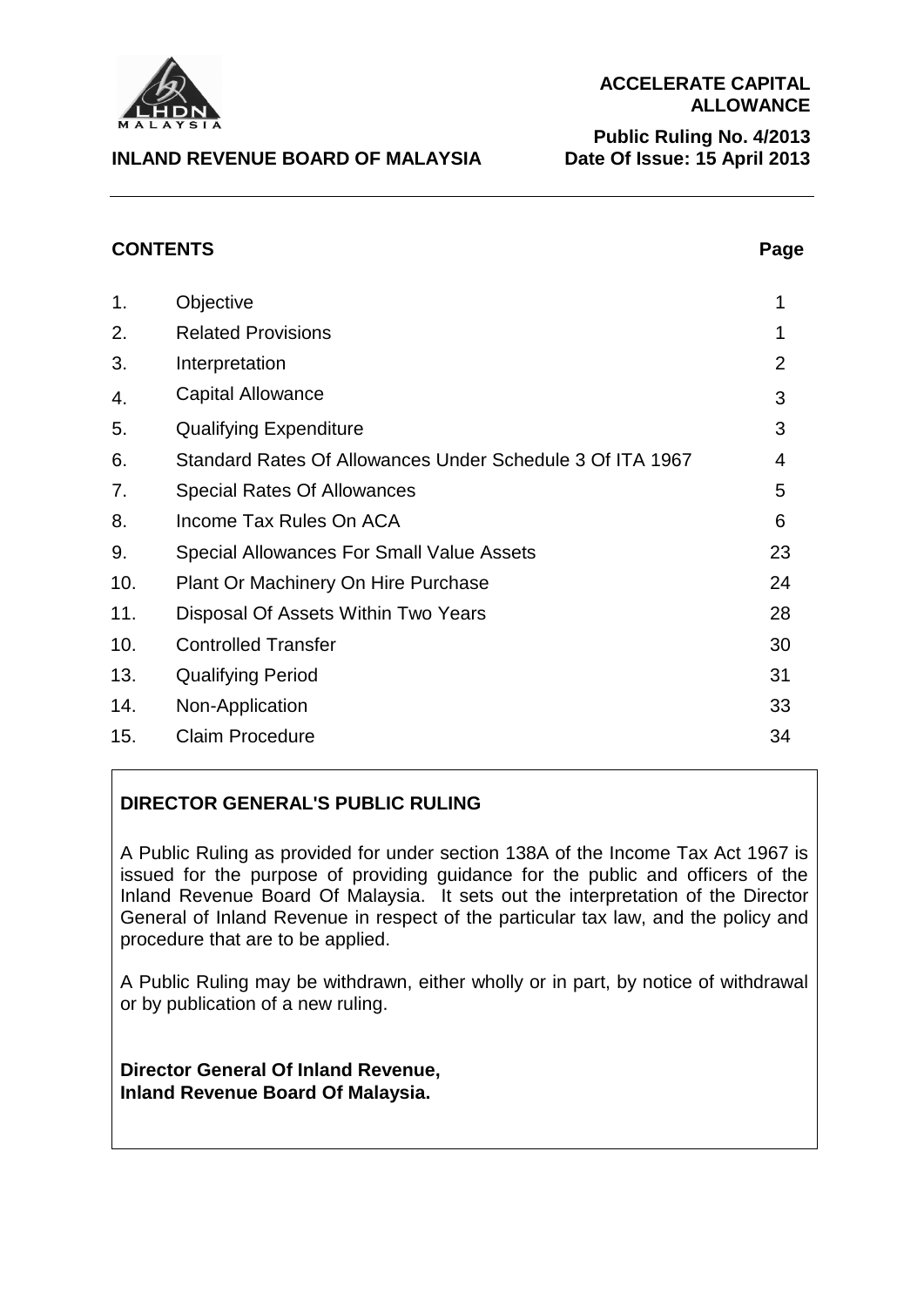

#### **1. Objective**

The objective of this Ruling is to explains the qualifying capital expenditure incurred by a person in the provision of plant and machinery for business purposes.

#### **2. Related Provisions**

The relevant provisions of the Income Tax Act 1967 (ITA 1967) and the relevant Income Tax Rules are as follows :

- 2.1. Paragraph 2, paragraphs 10 to 19A and paragraph 71 Schedule 3, ITA 1967
- 2.2. Income Tax (Accelerated Capital Allowance) (Recycling of Wastes) Rules 2000 [P.U.(A) 505]
- 2.3. Income Tax (Accelerated Capital Allowance) (Reinvestment In A Qualifying Project) Rules 2000 [P.U.(A) 506]
- 2.4. Income Tax (Accelerated Capital Allowance) (Conservation of Energy) Rules 2003 [P.U.(A) 349]
- 2.5. Income Tax (Accelerated Capital Allowance) (Power Quality Equipment) Rules 2005 [P.U.(A) 87]
- 2.6. Income Tax (Accelerated Capital Allowance) (Machinery and Equipment For Agriculture Sector) Rules 2005 [P.U.(A) 188]
- 2.7. Income Tax (Accelerated Capital Allowance) (Conservation of Energy) (Revocation) Rules 2006 [P.U.(A) 64]
- 2.8. Income Tax (Accelerated Capital Allowance) (Moulds for The Production of Industrialised Building System Components) Rules 2006 [P.U. (A) 249]
- 2.9. Income Tax (Accelerated Capital Allowance) (Plant and Machinery) (Bus)Rules 2008 [P.U.(A) 356]
- 2.10. Income Tax (Accelerated Capital Allowance) (Plant and Machinery) Rules 2008 [P.U.(A) 357]
- 2.11. Income Tax (Accelerated Capital Allowance) (Information and Communication Technology Equipment) Rules 2008 [P.U.(A) 358]
- 2.12. Income Tax (Accelerated Capital Allowance) (Security Control Equipment and Monitor Equipment) Rules 2008 [P.U.(A) 359]
- 2.13. Income Tax (Accelerated Capital Allowance) (Plant and Machinery) Rules 2009 [P.U.(A) 111]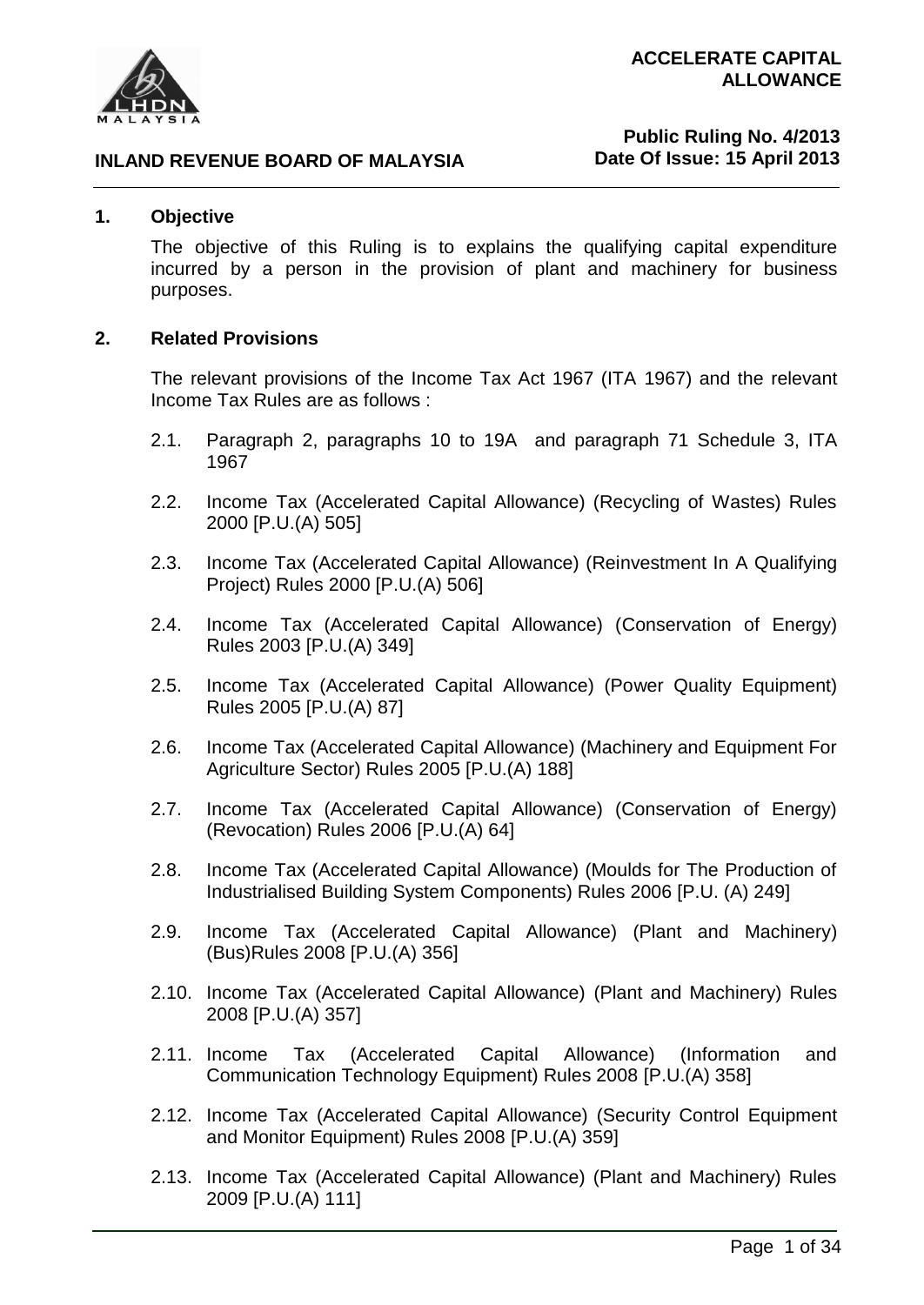

# **Public Ruling No. 4/2013 Date Of Issue: 15 April 2013**

2.14. Income Tax (Accelerated Capital Allowance) (Security Control Equipment and Monitor Equipment) Rules 2013 [P.U.(A) 4].

#### **3. Interpretation**

The words used in this Ruling have the following meaning:

- 3.1. "Moulds" for the purposes of the Income Tax (Accelerated Capital Allowance) (Moulds for the production of the Industrialised Building System components) Rules 2006 means precast concrete moulds.
- 3.2. "Assets" means plant or machinery used for the purpose of a business on which qualifying plant expenditure has been incurred.
- 3.3. "Plant or Machinery" as provided for in Schedule 3 of the ITA 1967 include motor vehicles, heavy machinery, plant and equipment (general), office equipment, furniture and any capital expenditure for the purchase of a plant and machinery used in a person's business.
- 3.4. "Disposal" means sold, conveyed, transferred, assigned, or alienated with or without consideration, but does not include damaged due to accident, fire or natural disaster.
- 3.5. "Person" includes a company, limited liability partnership, cooperatives, partnerships, clubs, associations, an association, Hindu Joint Family, the Trust, the administrator of the estate and the individual, but does not include a unit trust which shall be conducted pursuant to section 63A of the ITA 1967.
- 3.6 "Statutory Income", in relation to a person, a source and a year of assessment means statutory income ascertained in accordance with the ITA 1967.
- 3.7 "Beneficial owner" means a person who has committed the qualifying plant expenditure in relation to, or who have paid for, an asset and the person is able to prove the claim with documents or other evidence [e.g. relevant entries in account books of business, supported by documents such as invoices, vouchers and receipts].
- 3.8. "Legal owner" means the person in whose name the asset is registered or otherwise recorded [examples : certificate of registration for a motor vehicle, warranty certificate for a machine, etc.].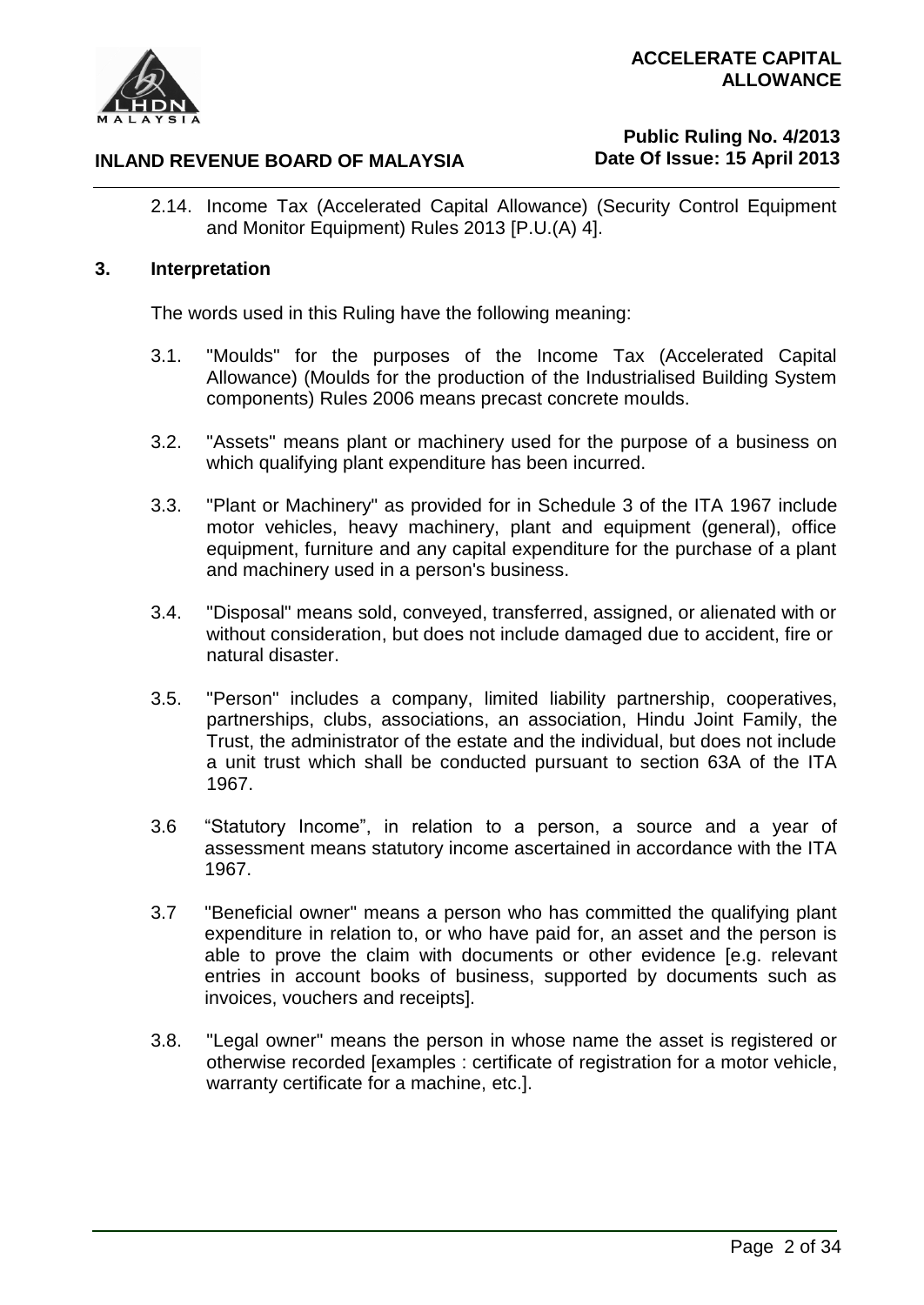

# **Public Ruling No. 4/2013 Date Of Issue: 15 April 2013**

- 3.9. "Tax computation" means the working sheets, statements, schedules, calculations and other supporting documents forming the basis upon which an income tax return is made that are required to be submitted together with Income Tax Return Form (ITRF) or maintained by the person making the return.
- 3.10. Any reference to **owner** may also be construed as a reference to owners where the context so permits or requires.
- 3.11 "Assessment" means any assessment or additional assessment made under the ITA 1967.
- 3.12 "Basis year" in relation to a year of assessment for a business source is the basis period for that year of assessment.
- 3.13 "Year of assessment" means calendar year.
- 3.14 "Basis period" in relation to gross income from business source is ascertained by section 20 of the ITA 1967.

#### **4. Capital Allowance**

Generally, to be eligible for capital allowance (CA), a person has to meet the following conditions :

- (a) He was carrying on a business during the basis period
- (b) He has incurred qualifying expenditure in the basis period
- (c) The asset was used for purposes of a business, and
- (d) At the end of the basis period, he was the owner of the asset and the asset was in use.

#### **5. Qualifying Expenditure**

Qualifying expenditure (QE) on plant and machinery includes the following expenditures:

- (a) Expenditure incurred in the provision of the asset consisting cost of plant and machinery and the cost of installation.
- (b) Expenditure incurred on alteration of an existing building or structure for the purposes of installing plant or machinery including incidental expenses incurred in the installation.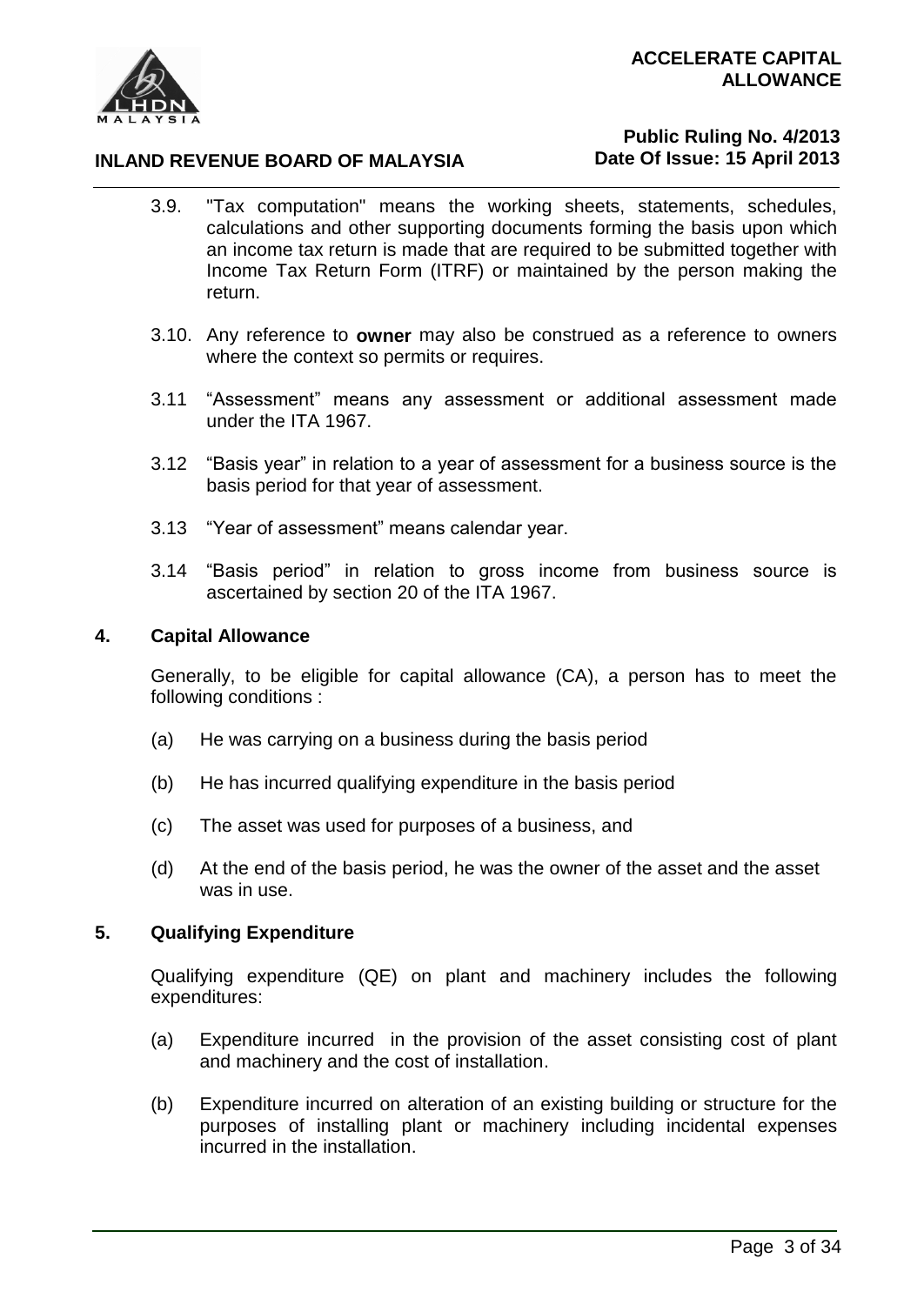

# **Public Ruling No. 4/2013 Date Of Issue: 15 April 2013**

- (c) Expenditure incurred on preparing, cutting, tunelling or leveling land to prepare a site for the installation of plant and machinery.
- (d) Expenditure incurred on fish ponds, animal pens, chicken coops, cages, buildings and other structures, improvements in the area used for the purpose of poultry, livestock, inland fisheries or agricultural or pasture to another.
- (e) For vehicles which is not licensed for commercial transportation of goods or passengers, QE is restricted to RM50,000 from year of assessment 1991. With effect from year of assessment 2001, QE was increased to RM100,000 for vehicles purchased on or after 28.10.2000 on condition the vehicles are new and the total cost does not exceed RM150,000. For vehicles costing more than RM150,000, QE is restricted to RM50,000.

For a more detailed discussion on QE for CA, please refer to Public Ruling No.1/2001: Ownership Of Plant And Machinery For The Purpose Of Claiming Capital Allowances and Public Ruling No. 2/2001: Computation Of Initial and Annual Allowances In Respect Of Plant and Machinery dated 18.01.2001.

# **6. Standard Rates Of Allowances Under Schedule 3 Of ITA 1967**

Standard rates of allowances provided under Schedule 3 of ITA 1967 are summarized as follows:

|                                            |                                                                                               | <b>Rates Of Allowance</b>          |                            |
|--------------------------------------------|-----------------------------------------------------------------------------------------------|------------------------------------|----------------------------|
| <b>Type Of</b><br><b>Allowance</b>         | <b>Qualifying Asset</b>                                                                       | <b>Initial</b><br><b>Allowance</b> | Annual<br><b>Allowance</b> |
| Capital                                    | Heavy machinery and<br>motor vehicle                                                          | 20%                                | 20%                        |
| Allowance                                  | Plant and machinery                                                                           | 20%                                | 14%                        |
|                                            | Others                                                                                        | <b>20%</b>                         | 10%                        |
| Industrial<br><b>Building</b><br>Allowance | Industrial building as defined under<br>paragraphs 63 and 64 of Schedule 3 of<br>the ITA 1967 | 10%                                | 3%                         |
| Agriculture                                | Clearing land, planting crops, roads and<br>bridges                                           |                                    | 50%                        |
| Allowance                                  | Building used in farming business                                                             |                                    | 10%                        |
|                                            | Living accommodation for workers                                                              |                                    | 20%                        |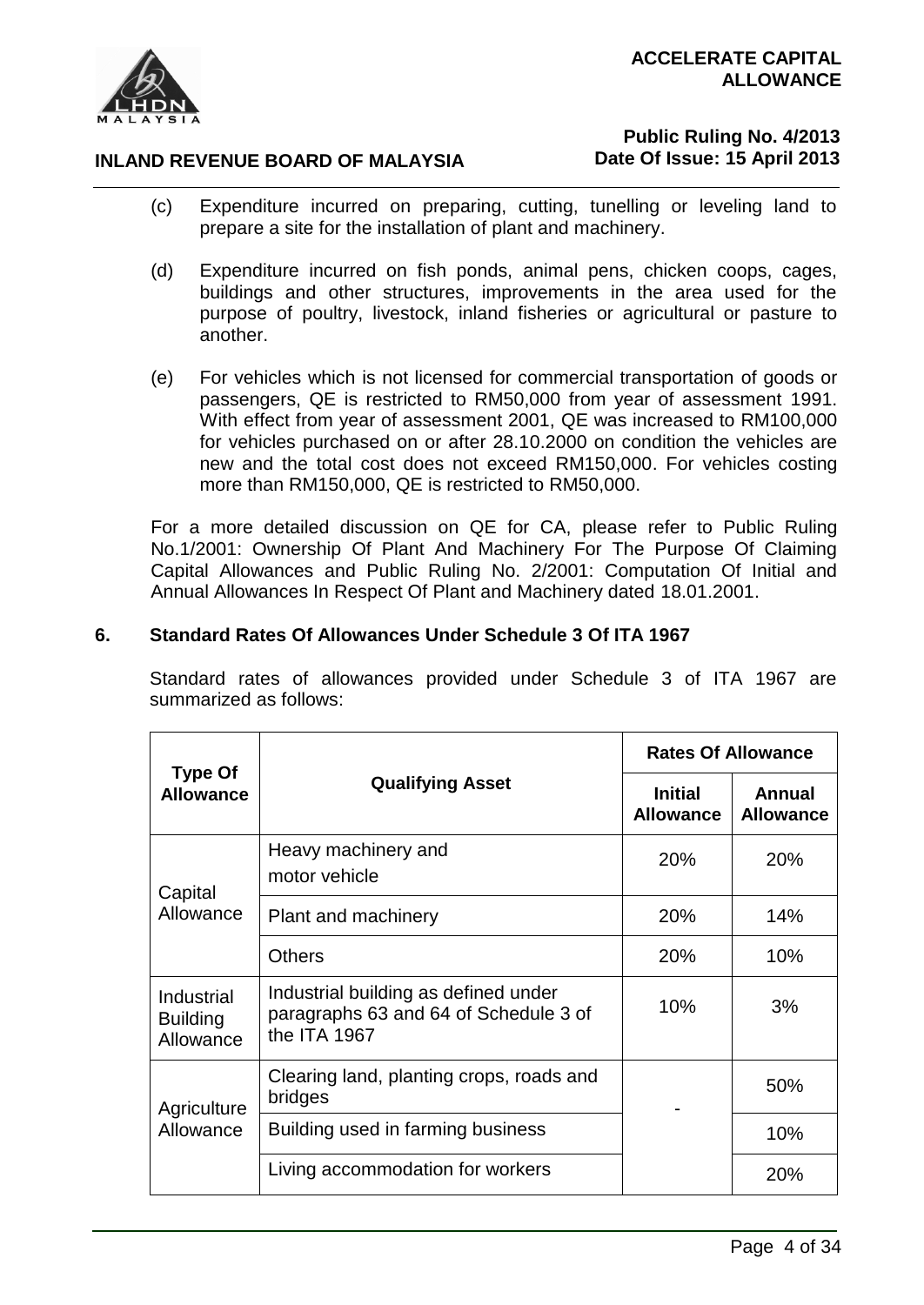

#### **INLAND REVENUE BOARD OF MALAYSIA**

# **Public Ruling No. 4/2013 Date Of Issue: 15 April 2013**

| Forest<br>Allowance | Roads and buildings for timber extraction | 10% |
|---------------------|-------------------------------------------|-----|
|                     | Living accommodation for workers          | 20% |

#### 7. **Special Rates Of Allowances**

Special rates of allowances provided under Schedule 3 of ITA 1967 and Income Tax Rules may be categorized to accelerated capital allowance, accelerated or special rate of industrial building allowance, and accelerated agriculture allowance.

#### 7.1 **Accelerated capital allowance (ACA)**

Further information regarding Income Tax Rules on ACA is shown in paragraph 8 of this Ruling.

The Income Tax Rules related to ACA are as in Appendix A.

#### 7.2 **Accelerated or special rate of industrial building allowance**

Special rates of industrial building allowance are as in Appendix B.

#### 7.3 **Accelerated agriculture allowance (AAA)**

- 7.3.1 AAA is given to a non-rubber plantation company that plants at least 10% of plantation with rubber wood trees.
- 7.3.2 Under Income Tax (Accelerated Agriculture Allowance)(Plantation of Rubber Wood Tree) Rules 2008 [P.U.(A)193/2008], the agriculture allowance under paragraph 81 of Schedule 3 of ITA 1967 is given to a company equal to the amount of the qualifying agriculture expenditure incurred in the basis period for a year of assessment for the purpose of a qualifying project.
- 7.3.3 For the purpose of these Rules
	- (a) "Qualifying agriculture expenditure" means
		- (i) The clearing and preparation of land for the purposes of agriculture
		- (ii) The planting (but not replanting) of crops on land cleared for planting, and
		- (iii) The construction on a farm of a road or bridge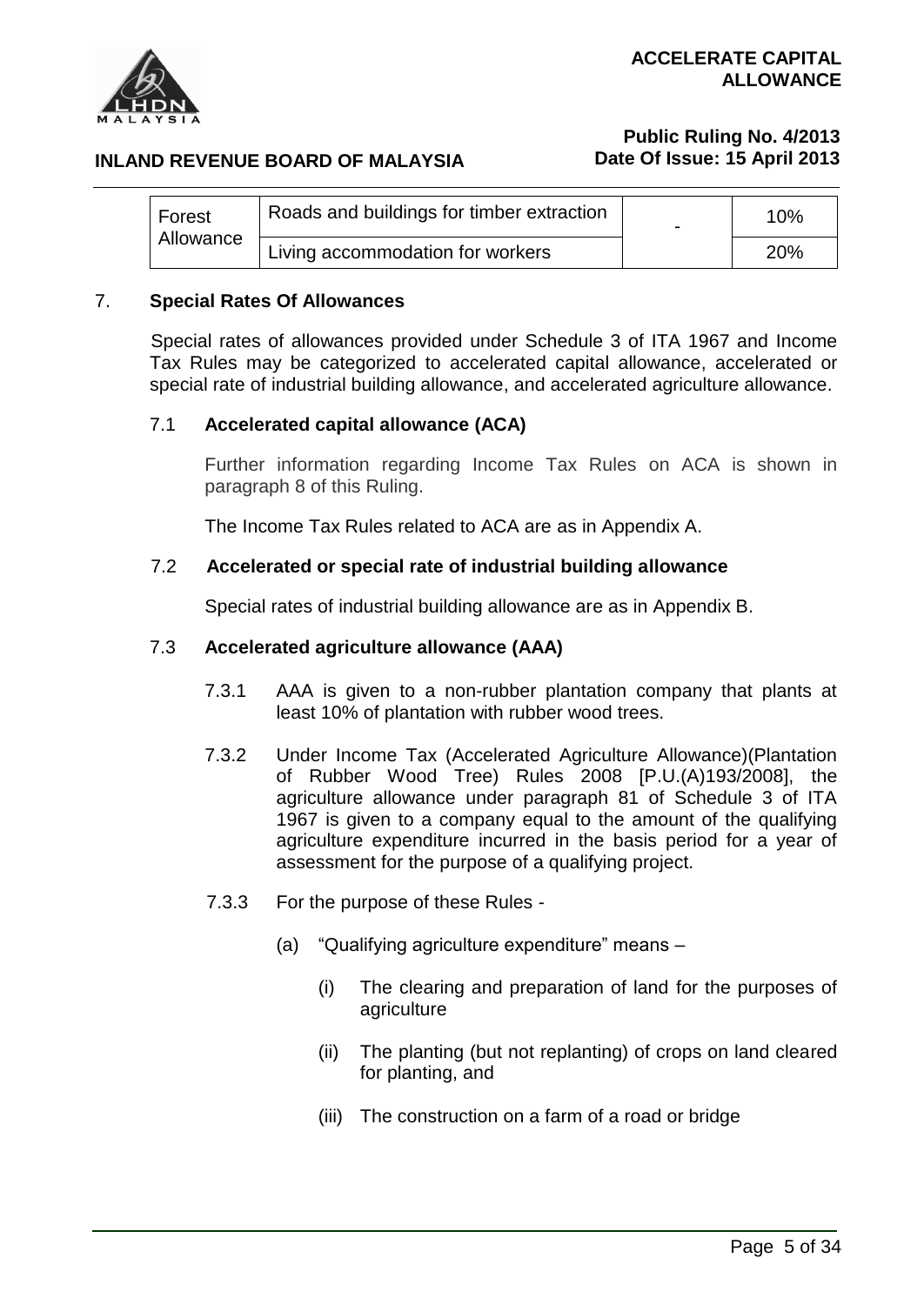

# **Public Ruling No. 4/2013 Date Of Issue: 15 April 2013**

- (b) "Company" means a company
	- (i) Incorporated under the Companies Act 1965 and resident in Malaysia, and
	- (ii) Engaged in an agricultural project or a forest plantation project for species other than rubber wood trees.
- 7.3.4 The agriculture allowance is only given to a company where at least 10% of the total area of the agricultural project or forest plantation project is planted with rubber wood tree as verified by the Ministry of Plantation Industries and Commodities.
- 7.3.5 P.U.(A) 193/2008 does not apply to a company which has been given–
	- (a) Any incentive under the Promotion of Investments Act 1986 (PIA 1986)
	- (b) Reinvestment allowance (RA) under Schedule 7A of the ITA 1967
	- (c) Exemption under the Income Tax (Exemption) (No. 9) Order 2006 [P.U. (A) 50/2006] or Income Tax (Exemption) (No.10) Order 2006 [P.U. (A) 51/2006], or
	- (d) Deduction for capital expenditure on approved agriculture project under Schedule 4A ITA 1967.
- 7.3.6 P.U. (A) 193/2008 has effect from the year of assessment 2003 to year of assessment 2010.

# **8. Income Tax Rules On ACA**

Some of the more recent Income Tax Rules on ACA are as follows:

# 8.1 **Income Tax (Accelerated Capital Allowances) (Waste Recycling) Rules 2000 [P.U. (A) 505/2000]**

- 8.1.1 With effect from the year of assessment 2001, a manufacturing company which has incurred QE for the purpose of its business may claim ACA on the plant and machinery which are -
	- (a) Used exclusively or otherwise for the recycling of waste, or
	- (b) Used for the further processing of the wastes into a finished products.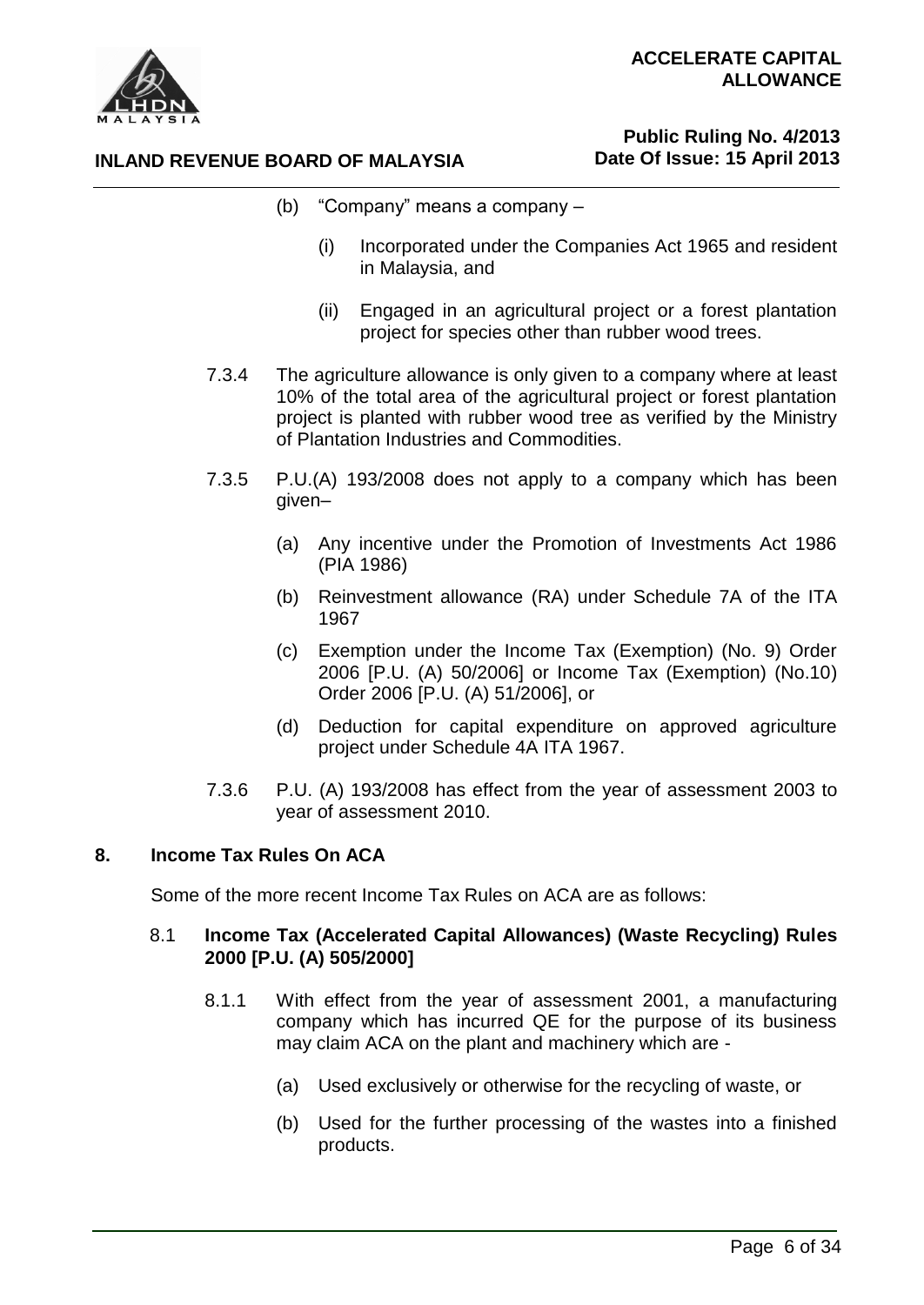

# **Public Ruling No. 4/2013 Date Of Issue: 15 April 2013**

- 8.1.2 A company that fulfils the above criteria is eligible to claim ACA of 20% for initial allowance (IA) and 40% for annual allowance (AA).
- 8.1.3 A company is not eligible for ACA under the above mentioned Rules for the period during which the company -
	- (a) Has been given incentives except for deduction for promotion of exports under the PIA Act 1986, or
	- (b) Has claimed RA under Schedule 7A, ITA 1967.

#### 8.2 **Rules of the Income Tax (Accelerated Capital Allowances) (Reinvestment of Eligible Projects) 2000 [P.U.(A) 506/2000]**

- 8.2.1 These Rules are effective from YA 2001 and applies in respect of qualifying plant expenditure incurred on the provision of plant or machinery for the purpose of a qualifying project in respect of –
	- (a) A promoted activity
	- (b) A promoted product, or
	- (c) An agricultural project, and used for the purposes of his business.
- 8.2.2 ACA is given in the form of
	- (a) IA at 40%
	- (b) AA at 20%
- 8.2.3 For the purposes of these Rules
	- (a) "Promoted activity or promoted product" means any activity or product promoted under section 4 of the PIA 1986.
	- (b) "Agricultural project" has the meaning as defined under paragraph 8(c) in respect of activities listed under paragraph 9(aa) to 9(ff) of Schedule 7A of the ITA 1967.
	- (c) "Qualifying projects" has the meaning as defined under paragraph 8 (a) of Schedule 7A of the ITA 1967.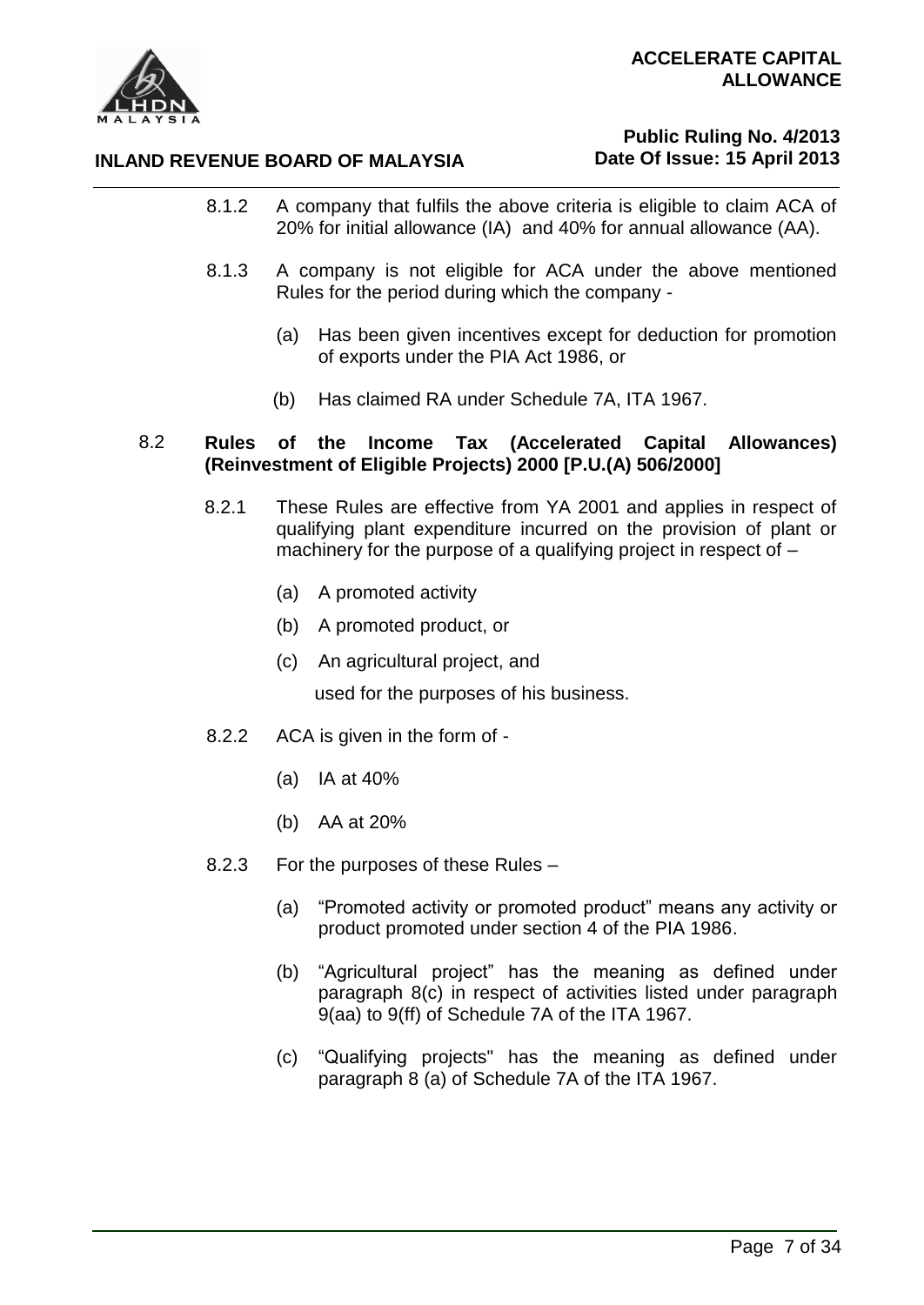

# **Public Ruling No. 4/2013 Date Of Issue: 15 April 2013**

- 8.2.4 These Rules shall not apply to the company within these periods
	- (a) Was given RA under Schedule 7A of the ITA 1967.
	- (b) Has been granted pioneer status or investment tax allowance under the PIA 1986 in respect of a promoted activity or promoted product.
	- (c) Failed to submit a copy of the letter from the Malaysian Industrial Development Authority confirming the promoted activity or promoted product undertaken in respect of a qualifying project for a year of assessment.

#### 8.3 **Income Tax (Accelerated Capital Allowance) (Conservation of Energy) Rules 2003 [P.U. (A) 349/2003]**

- 8.3.1 With effect from year of assessment 2003, ACA is given to a company which has incurred capital expenditure in the basis period for a year assessment on the -
	- (a) Provision of plant or machinery as certified by the Ministry of Energy, Telecommunications and Multimedia, or
	- (b) Machinery used exclusively for the conservation of energy of its business.
- 8.3.2 ACA is fully given within one year with IA of 40% and AA of 60%.
- 8.3.3 If the company has been granted an AA under the Income Tax (Accelerated Capital Allowance) (Conservation of Energy) Rules 2001 [P.U.(A) 82/2001], AA for the year of assessment 2003 is the amount of qualifying plant expenditure less the amount of the allowance that has been permitted under P.U.(A) 82/2001.

# **Example 1**

In the year of assessment 2001, A Sdn Bhd has incurred QE for the provision of plant and machinery for the purpose of conservation of energy in the its business worth RM120,000. Company has claimed ACA on QE incurred.

#### **Year Of Assessment 2001: [P.U.(A) 82/2001]**

| Qualifying expenditure         | 120,000 |
|--------------------------------|---------|
| Deduct:                        |         |
| $IA$ (120,000 x 40%)<br>48,000 |         |
| AA (120,000 x 20%)<br>24,000   | 72,000  |
| Residual expenditure           | 48,000  |

RM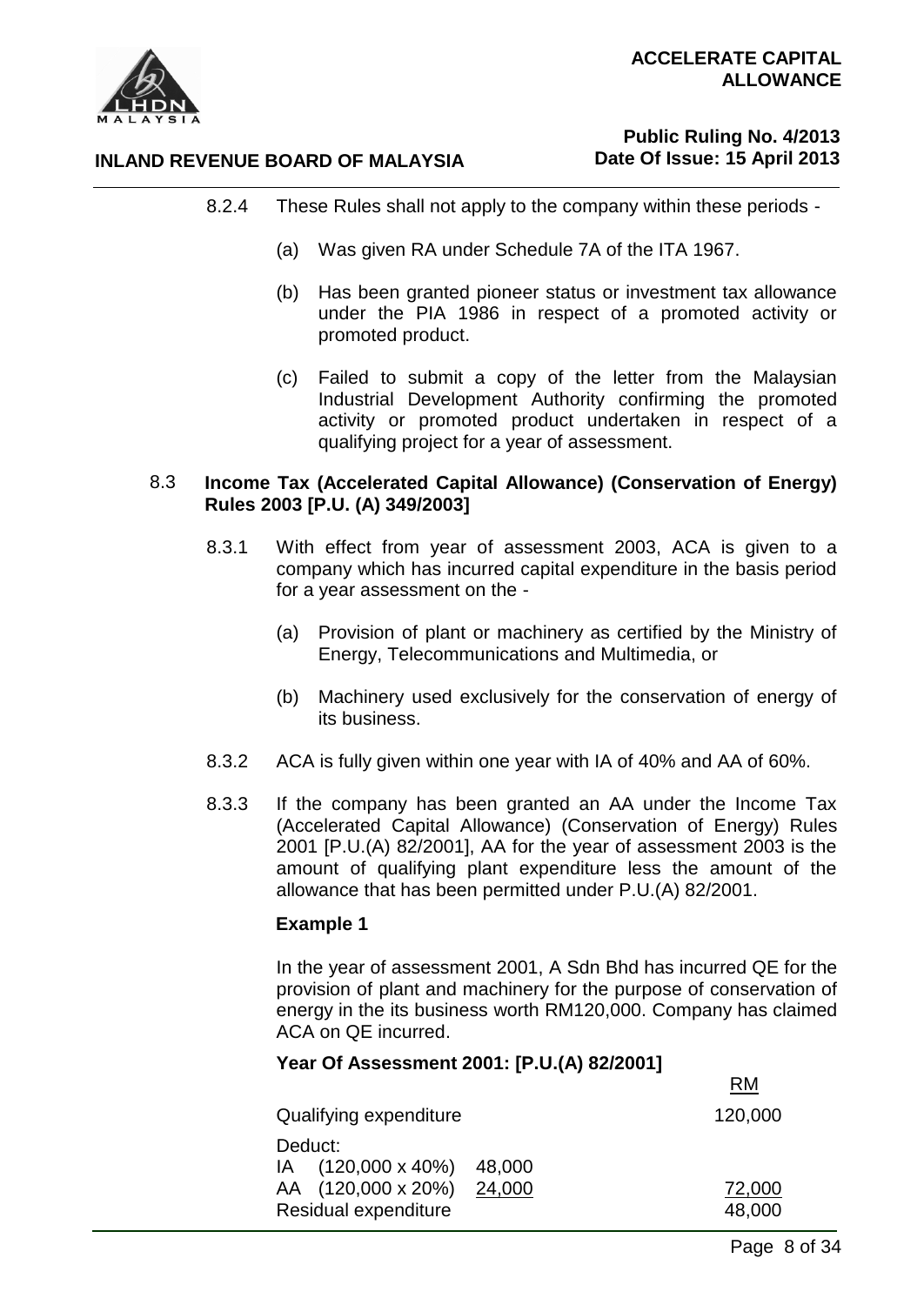



# **Public Ruling No. 4/2013 Date Of Issue: 15 April 2013**

#### **INLAND REVENUE BOARD OF MALAYSIA**

# **Year Of Assessment 2002: [P.U.(A) 82/2001]**

| Deduct:              |        |
|----------------------|--------|
| AA (120,000 x 20%)   | 24,000 |
| Residual expenditure | 24,000 |

#### **Year Of Assessment 2003: [P.U.(A) 349/2003]**

Deduct: AA (120,000 x 60%) - (restricted) 24,000 Residual expenditure Nil

- 8.3.4 These Rules shall not apply to a company within these periods
	- (a) Has been granted any incentive except for deduction for promotion of exports under the PIA 1986, or
	- (b) Had claimed RA under Schedule 7A of the ITA 1967.
- 8.3.5 P.U.(A) 349/2003 has been revoked with effect from 1.10.2005 through P.U.(A) 64/2006. However, where QE was incurred on or before 30.9.2005 and ACA had been given under P.U.(A) 349/2003 ACA can continue to be claimed until it is fully absorbed.

#### 8.4 **Income Tax (Accelerated Capital Allowance) (Power Quality Equipment) Rules 2005 [P.U. (A) 87/2005]**

- 8.4.1 These Rules are applicable from the year of assessment 2005 for capital expenditure incurred in the basis period for a year of assessment for -
	- (a) Provision of equipment as certified by the Ministry of Energy, Water and Communications, Malaysia, and
	- (b) Equipment used by companies for their own business exclusively for the control of electric power quality.
- 8.4.2 ACA is allowed with IA at 20% and AA at 40%.
- 8.4.3 These Rules do not apply to a company which
	- (a) Has been granted any incentive except for deduction for promotion of exports under the PIA 1986, or
	- (b) Has made a claim for RA under Schedule 7A of the ITA 1967.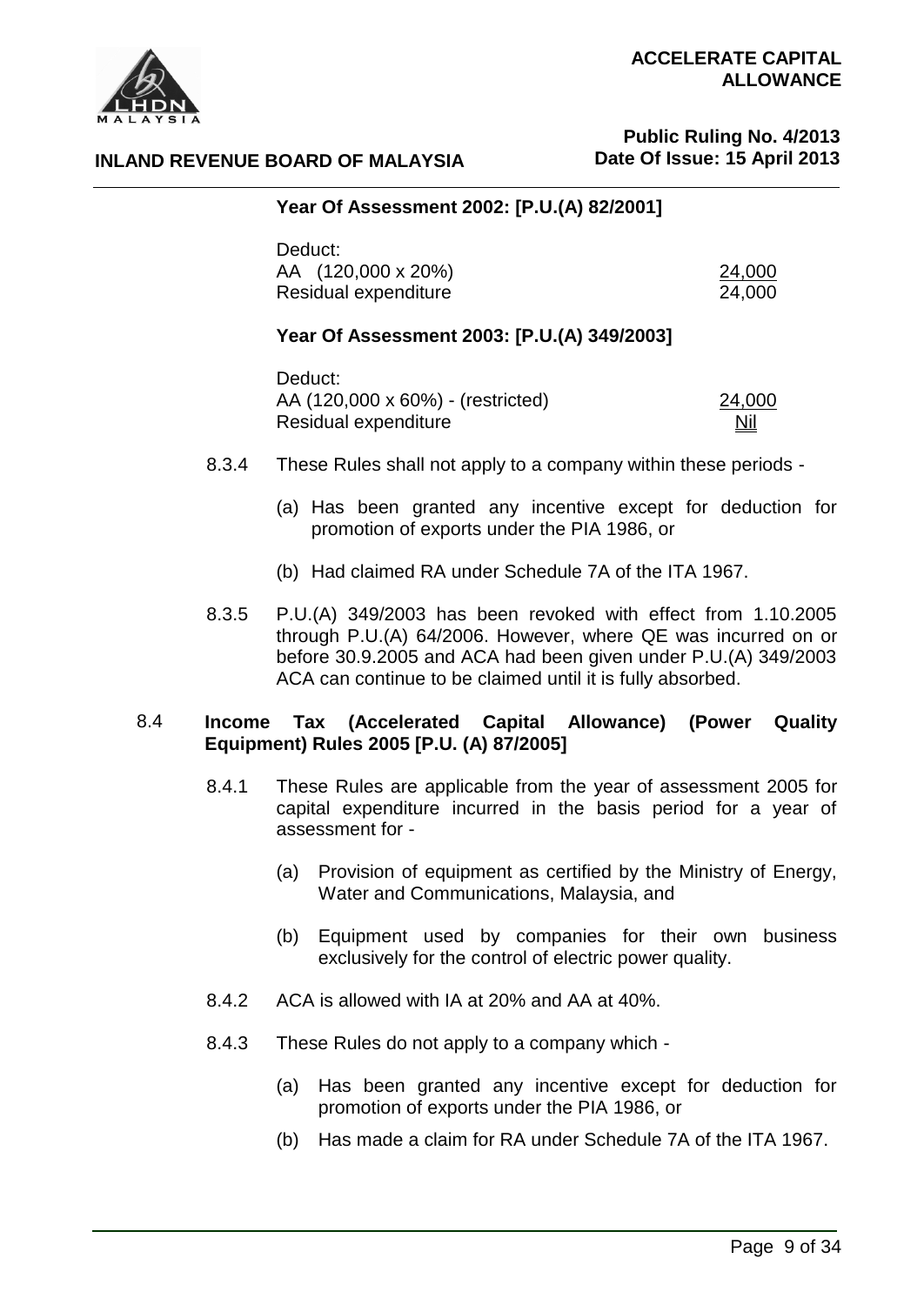

# **Public Ruling No. 4/2013 Date Of Issue: 15 April 2013**

# 8.5 **Income Tax (Accelerated Capital Allowance) (Machinery and Equipment For Agriculture Sector) Rules 2005 [P.U.(A) 188/2005]**

- 8.5.1 With effect from YA 2005, ACA is available to a company on qualifying plant expenditure incurred in the basis period for a year of assessment on machinery and equipment as determined by the Minister of Finance as machinery and equipment used for the purpose of its agriculture business.
- 8.5.2 The company is entitled to claim 20% for IA and 40% for AA.
- 8.5.3 These Rules are not applicable for the period during which the company–
	- (a) Has been granted any incentive except for deduction for promotion of exports under the PIA 1986, or
	- (b) Has claimed RA under Schedule 7A of the ITA 1967.

# **Example 2: P.U.(A) 116/2002 and P.U.(A) 188/2005 not mutually exclusive**

B Sdn Bhd is a company resident in Malaysia which carries on business in the agricultural sector. The company has bought some machinery for agricultural purposes in 2010. In the year 2010 the company claimed deduction for promotion of exports under the Income Tax (Deduction for Promotion of Exports) (No.2) Rules 2002 [P.U.(A) 116/2002] for expenses related to the registration of patents, trademarks and licensing goods abroad.

B Sdn Bhd is still eligible to claim ACA on the machinery for use in the business for the year of assessment 2010.

# 8.6 **Income Tax (Accelerated Capital Allowance) (Moulds for The Production of Industrialised Building System Components) Rules 2006 [P.U. (A) 249/2006]**

- 8.6.1 With effect from year of assessment 2006, ACA is given in respect of the qualifying plant expenditure incurred in the basis period for a year of assessment on the purchase of pre-cast concrete mould used in the production of industrialized building system component for the purposes of the business of a manufacturing company or a construction company.
- 8.6.2 **Industrialized building system** means the construction of structural components made in controlled conditions as in the factory or on site, transported and assembled into a structure with minimal site work.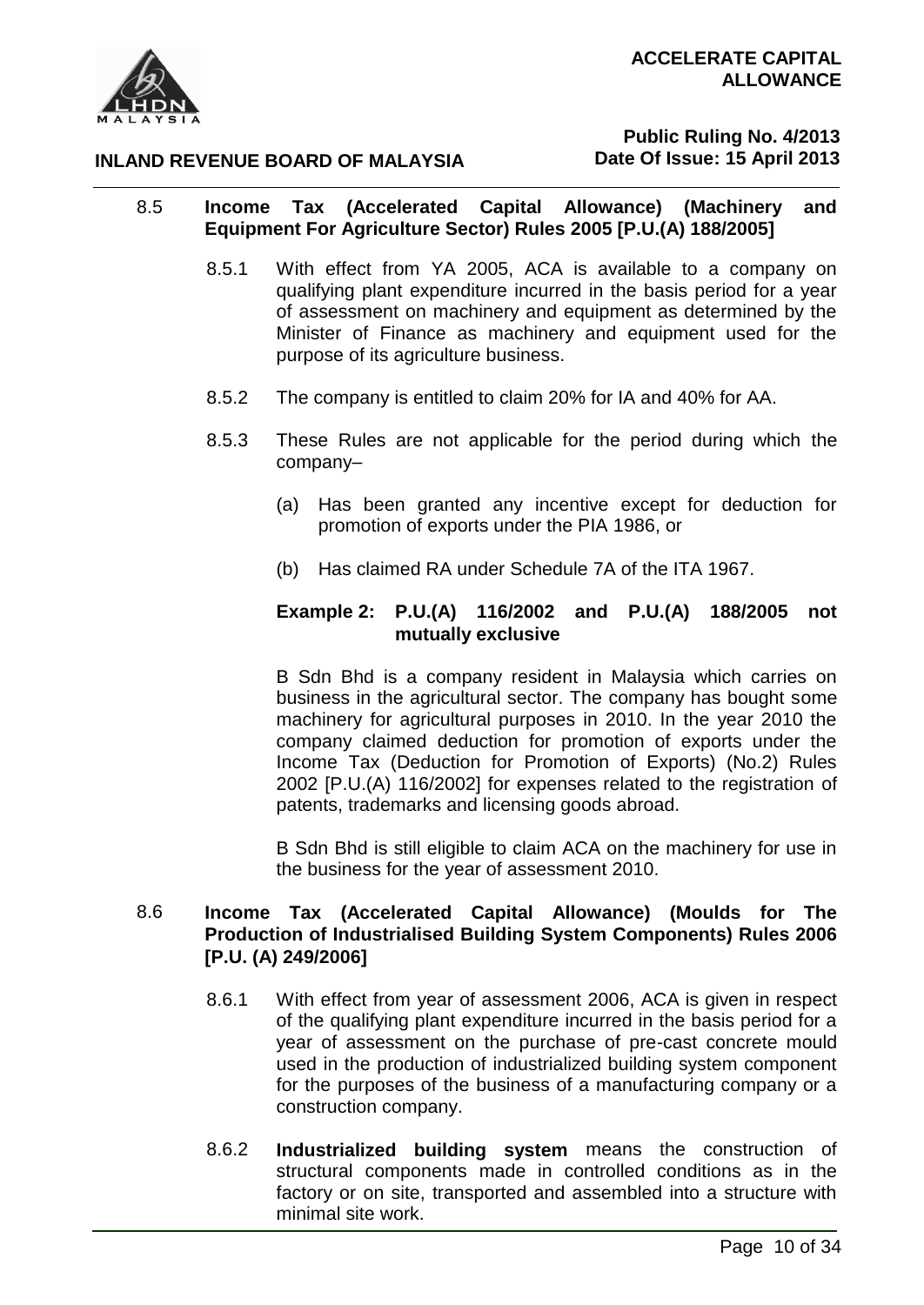# **Public Ruling No. 4/2013 Date Of Issue: 15 April 2013**

8.6.3 The Company is entitled to claim ACA rate at 40% for IA and 20% for AA.

# 8.7 **Income Tax (Accelerated Capital Allowance) (Bus) Rules 2008 [P.U.(A) 356/2008]**

- 8.7.1 From year of assessment 2009 to year of assessment 2011, a person who is resident in Malaysia is eligible to claim ACA on capital expenditure incurred for the purchase of new buses in the basis period for a year of assessment from a source consisting of his business in relation to the commercial transportation.
- 8.7.2 ACA is allowed within one year with IA of 20% and AA of 80%.
- 8.7.3 The condition for ACA are:
	- (a) New buses (i.e. Not used or reconditioned buses) are assembled or constructed in Malaysia as defined in Motor Vehicles (Registration And Licensing) Rules 1959
	- (b) The transport operator is a holder of a public service vehicle license issued under the Commercial Vehicles Licensing Board Act 1987 or the holder of tourist vehicle license issued under the Tourism Vehicle Licensing Act 1999, and
	- (c) The transport operator is the first registered owner of the bus.

# **Example 3**

C Sdn Bhd which was established in 2005 is a holder of a public service vehicle license issued by the Commercial Vehicle Licensing Board. The company is in the business of commercial transportation and resident in Malaysia. On 8.7.2009 the company **bought 3 new buses** for business purposes.

C Sdn Bhd is entitled to ACA on the capital expenditure on 3 new buses.

#### **Example 4**

D Sdn Bhd (accounts ending on December 31) carries on the business of running excursion bus and it is the holder of vehicle license issued under the Tourism Vehicle Licensing Act 1999. In year 2010 the company **purchased 2 used buses** to fulfil its business needs.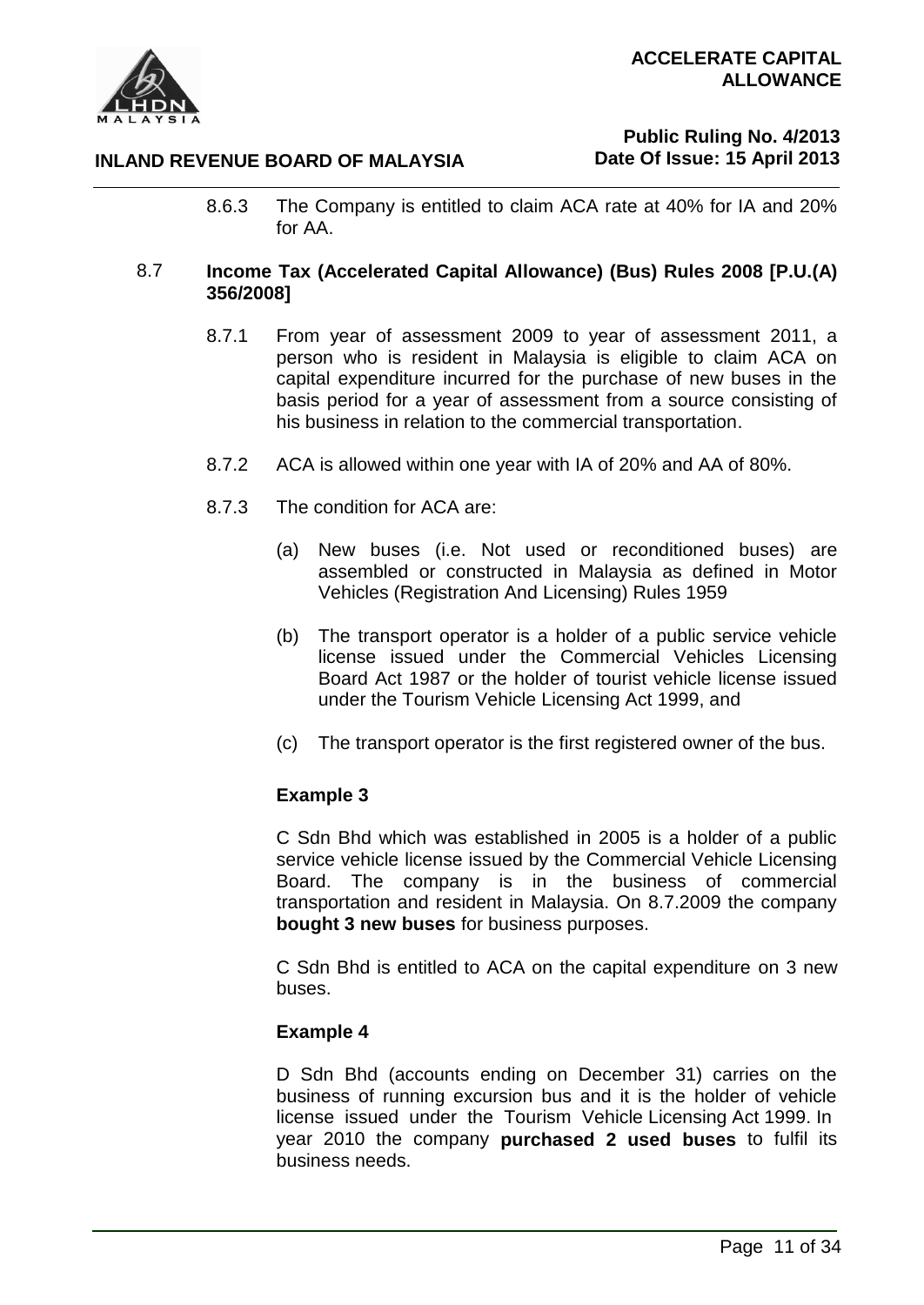

# **Public Ruling No. 4/2013 Date Of Issue: 15 April 2013**

D Sdn Bhd not qualify for ACA in the year of assessment 2010.

- 8.7.4 For the purposes of these Rules, qualifying bus is
	- (a) Stage bus
	- (b) Charter bus
	- (c) Express bus
	- (d) Mini bus
	- (e) Employees bus
	- (f) Feeder bus
	- (g) School bus, or
	- (h) Excursion bus

#### 8.8 **Income Tax (Accelerated Capital Allowance) (Plant and Machinery) Rules 2008 [P. U. (A) 357/2008]**

- 8.8.1 For the year of assessment 2009 to year of assessment 2010, a company which has incurred capital expenditure on plant and machinery for the purposes of its business is given a 100% allowance provided :
	- (a) The company is incorporated and resident in Malaysia, and
	- (b) The company has a paid up capital in respect of ordinary shares of RM2.5 million or less at the beginning of the basis period for a year of assessment.

#### **Example 5**

E Sdn Bhd was incorporated on 10.2.2009 with an authorized capital of RM3,000,000 and paid-up capital of RM2,300,000. On 30.7.2009, company increased the issuance of ordinary shares with a paid up capital of RM2,800,000. The company closes its accounts on 31 December each year. On 7.11.2009 the company purchased a machine costing RM100,000 for business purposes and claim ACA for expenses incurred.

E Sdn Bhd is entitled to ACA as paid-up capital at the beginning of the basis period is less than RM2.5 million.

- 8.8.2 ACA is allowed within one year with IA of 20% and AA of 80%.
- 8.8.3 A company may elect to claim ACA on security equipment or GPS under these Rules or Income Tax (Accelerated Capital Allowance)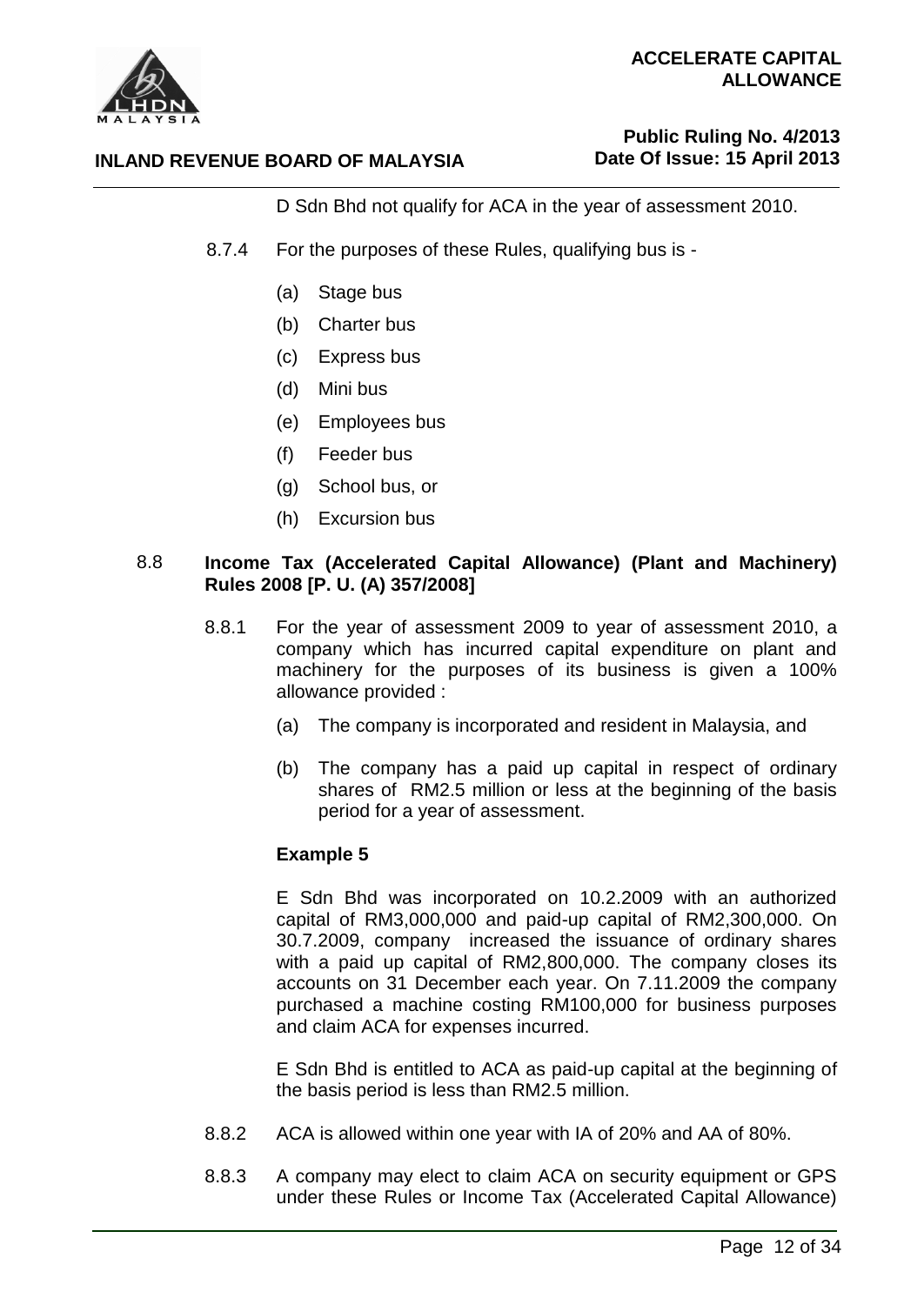

#### **INLAND REVENUE BOARD OF MALAYSIA**

# **Public Ruling No. 4/2013 Date Of Issue: 15 April 2013**

Plant and Machinery) Rules 2008 [P.U.(A) 359/2008 discussed under paragraph 8.10.1 of this Ruling].

- 8.8.4 P.U.(A) 357/2008 does not apply to
	- (a) A company which
		- (i) Has made a claim for any incentives under the PIA 1986.
		- (ii) Has made a claim for any incentives under RA under Schedule 7A of ITA 1967.
		- (iii) Qualified special allowance on small value assets under paragraph 19A, Schedule 3 of the ITA 1967, or
	- (b) A company where
		- (i) More than 50% of the paid up capital of ordinary shares are owned directly by a related company<sup>1</sup>

#### **Example 6**

F Sdn Bhd was incorporated on 5.1.2008 with an authorized capital of RM900,000 and paid up capital of RM650,000. The company closes its accounts on December 31 each year. 60% of ordinary shares F Sdn Bhd are owned directly by a related company. The Company purchased an asset at RM55,000 on 10.8.2009 for his business use.

Since more than 50% of ordinary shares of G Sdn Bhd is owned by the related company, F Sdn Bhd does not qualify to claim ACA in the year of assessment 2009.

(ii) More than 50% of the paid up capital of ordinary shares of the related company is directly or indirectly owned by the company as stated in paragraph 8.8.4(b)(i), or

#### **Example 7**

Facts as Example 6 above. However, 60% of the ordinary shares owned by related companies F Sdn Bhd.

Since more than 50% of the ordinary shares of the related companies owned by F Sdn. Bhd., F Sdn Bhd do not qualify for EMD in the year of assessment 2009.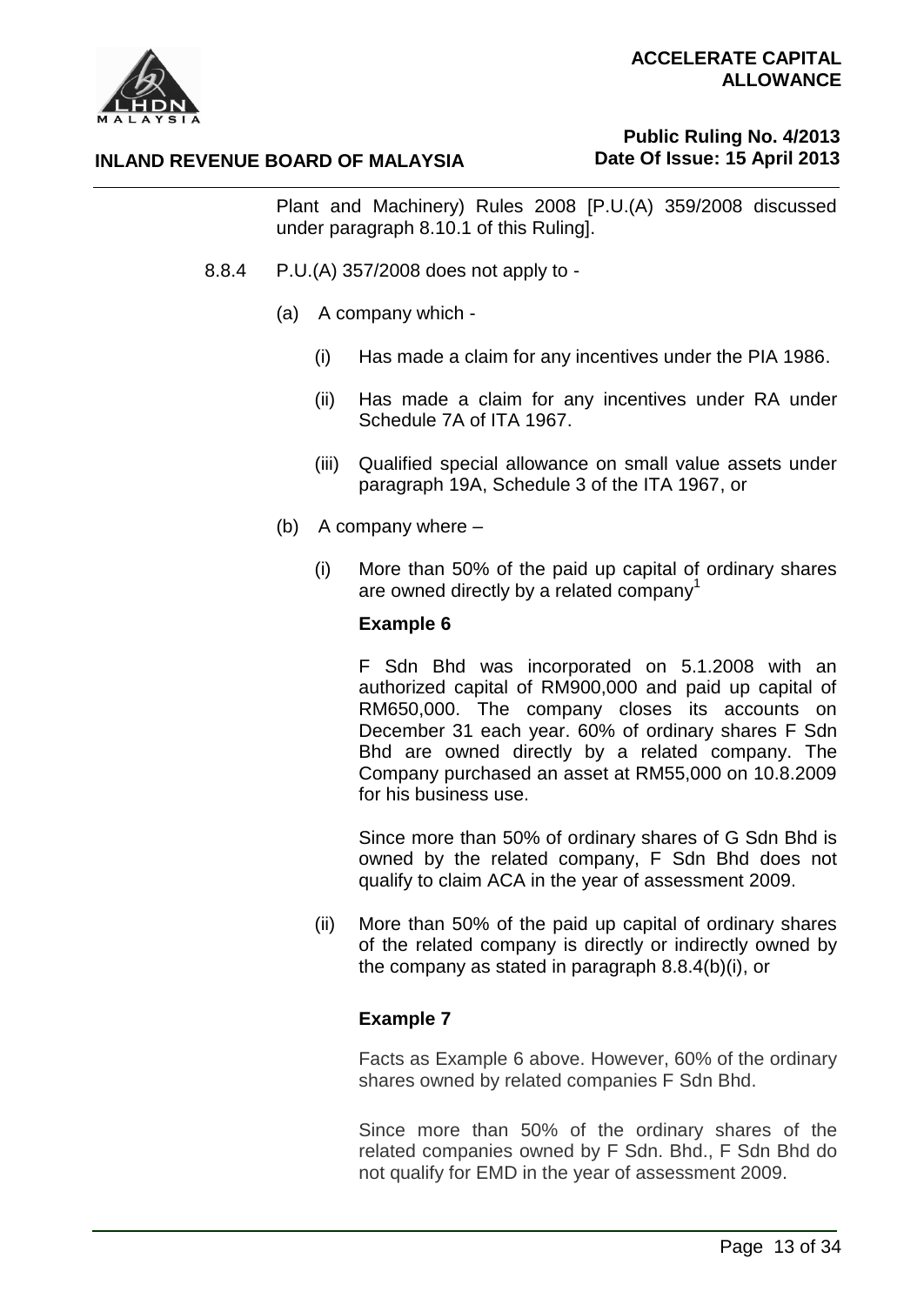



# **Public Ruling No. 4/2013 Date Of Issue: 15 April 2013**

(iii) More than 50% of the paid up capital of ordinary shares of the company as stated in paragraph 8.8.4(b)(i) and the related company is directly or indirectly owned by another company.

# **Example 8**

Facts as example 6 above. However, 60% of ordinary shares of related companies and F Sdn Bhd is owned by another company.

Since more than 50% of the ordinary shares of related companies and F Sdn Bhd is owned by another company, F Sdn Bhd do not qualify for EMD in the year of assessment 2009.

#### **Note**

 ${}^{1}$ A related company means a company which has a paid up capital in respect of ordinary shares of more than RM2.5 million at the beginning of the basis period for a year of assessment.

# 8.9 **Income Tax (Accelerated Capital Allowance) (Information and Communication Technology Equipment) Rules 2008 [P.U.(A) 358/2008]**

- 8.9.1 From the year of assessment 2009 to year of assessment 2015, a person resident in Malaysia is eligible for ACA in respect of capital expenditure incurred in the basis period for a year of assessment in relation to the purchase of any information and communications technology equipment used for the purpose of a business.
- 8.9.2 ACA is given at 20% for IA and 80% for AA. This means QE is written off in one year.
- 8.9.3 A person can claim either CA or ACA for an asset. Once a claim is made, it should be consistently apply the said provisions of the ITA 1967 until the total qualifying plant expenditure is fully deducted.

# **Example 9**

G Sdn Bhd is a fast-food product manufacturing company. The company purchased an accounting software package for use in its business and claimed capital allowance on the asset.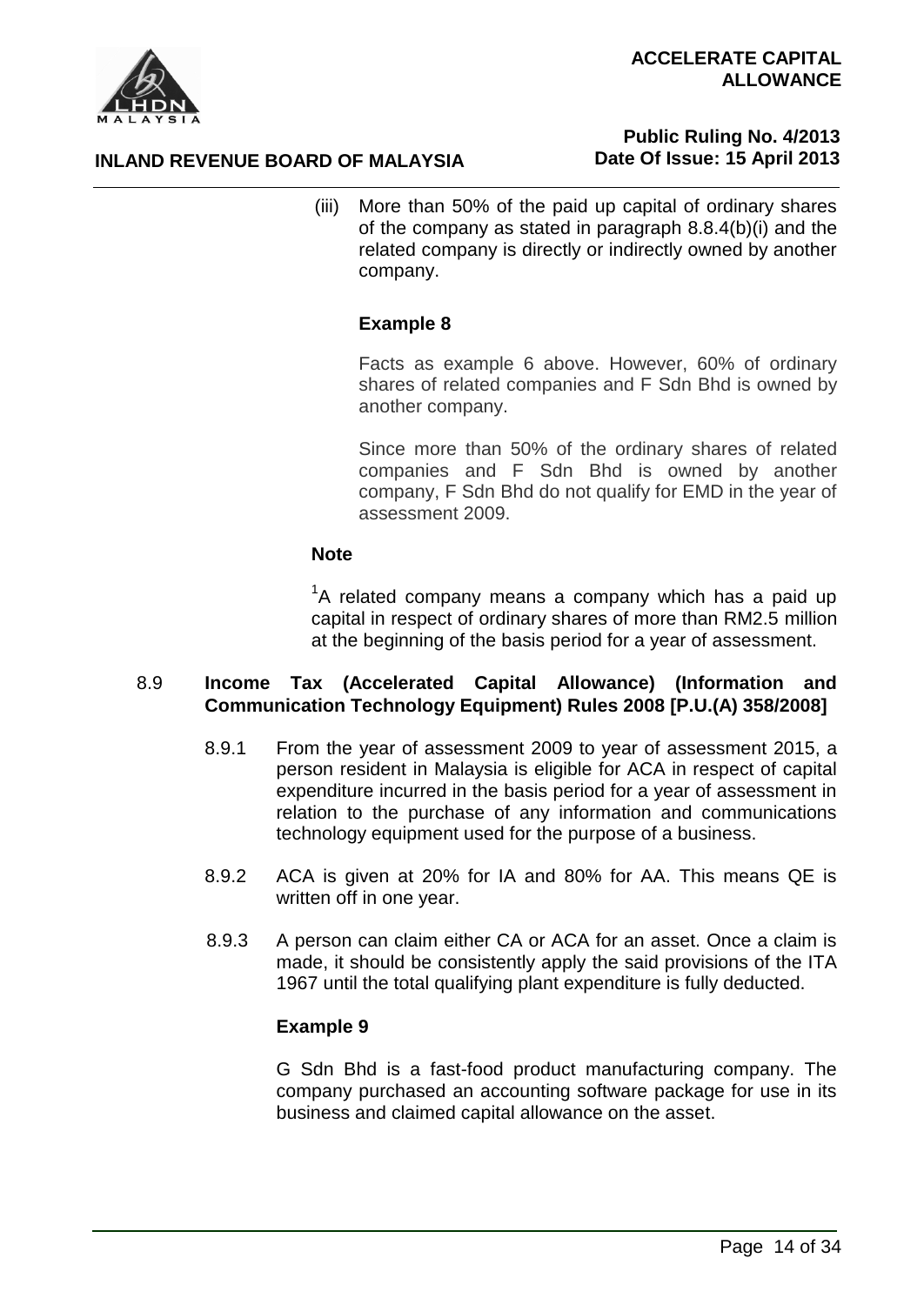

# **Public Ruling No. 4/2013 Date Of Issue: 15 April 2013**

G Sdn Bhd is allowed to claim capital allowances at normal rates even though the company is entitled to ACA on the asset.

- 8.9.4 ACA will be given be on capital expenditure incurred on the following ICT equipment :
	- (a) Access control system
	- (b) Banking system
	- (c) Bar code equipment
	- (d) Busters/decollators
	- (e) Cables and connectors
	- (f) Computer assisted design
	- (g) Computer assisted manufacturing
	- (h) Computer assisted engineering
	- (i) Card readers
	- (j) Computers and components
	- (k) Central processing unit
	- (l) Storage
	- (m) Screen
	- (n) Printer
	- (o) Scanners / readers
	- (p) Accessories
	- (q) Communication and network, or
	- (r) Software system or software package.
- 8.9.5 A person is not entitled to ACA under P.U.(A) 358/2008 where for a year of assessment -
	- (a) The person was given an incentive under the PIA 1986, or
	- (b) The person has claimed RA under Schedule 7A of the ITA 1967.

#### 8.10 **Income Tax (Accelerated Capital Allowance) (Security Control Equipment and Monitor Equipment) Rules 2008 [P.U.(A) 359/2008].**

8.10.1 From year of assessment 2009 to year of assessment 2012 ACA is given on any capital expenditure incurred in the basis period for a year of assessment by -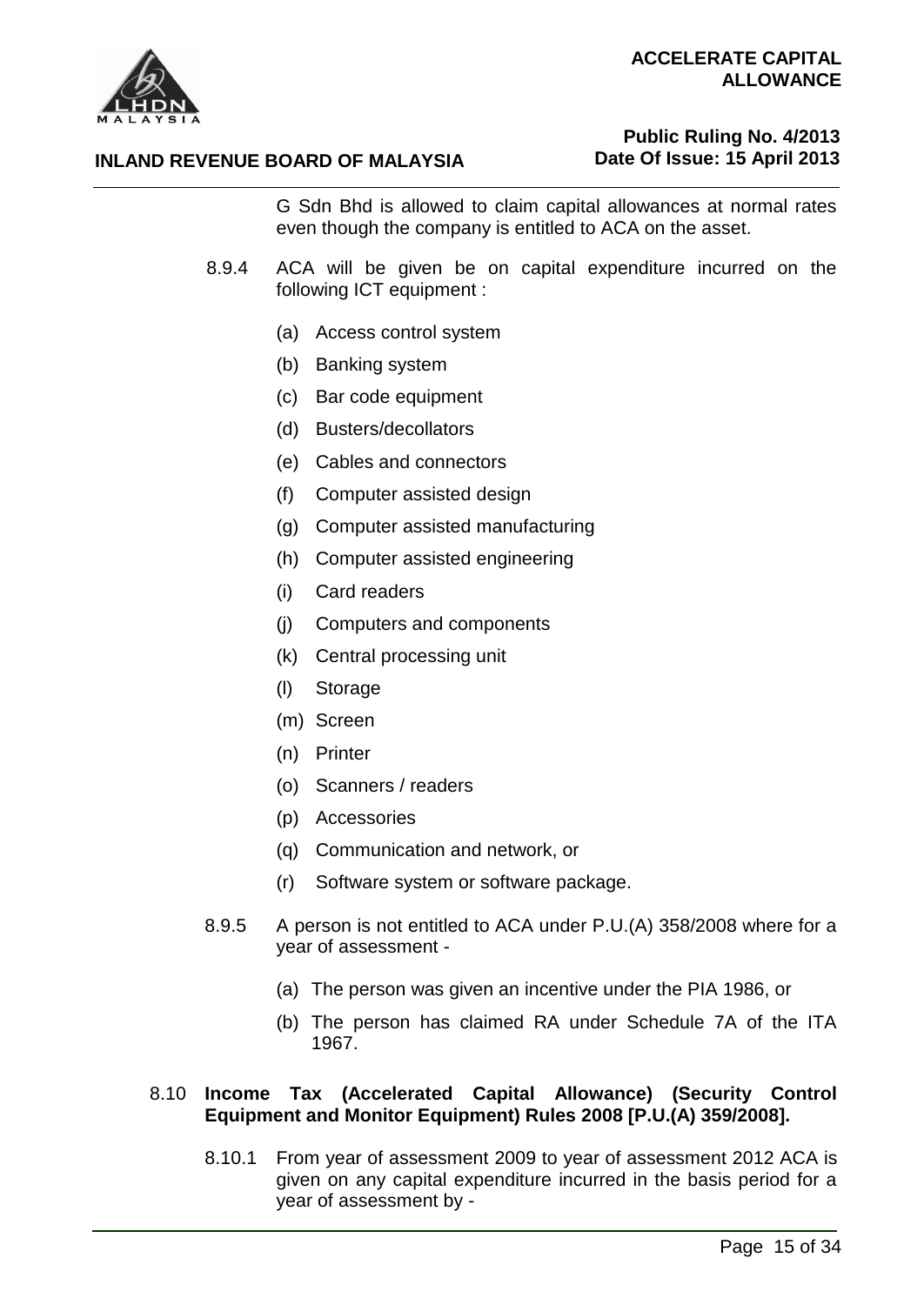

# **INLAND REVENUE BOARD OF MALAYSIA**

# **Public Ruling No. 4/2013 Date Of Issue: 15 April 2013**

- (a) A person resident in Malaysia for the installation of any security equipment [other than the GPS for tracking vehicles] at any building of permanent structures used for the purpose of business, or
- (b) A company incorporated under the Companies Act, 1965 that is resident in Malaysia for any installation of -
	- (i) Security control equipment [other than GPS for tracking vehicles] on the company factories and approved under the Industrial Co-ordination Act 1975, or
	- (ii) GPS for vehicle tracking on a container lorry of company bearing Carrier Licence A and for a general cargo lorry bearing Carrier Licence A or C issued under the Commercial Vehicles Licensing Board Act 1987 which used for the business purposes of the company.
- 8.10.2 ACA is given on capital expenditure incurred on the following equipment -
	- (a) Anti-theft alarm system
	- (b) An infrared motion detector system
	- (c) Siren
	- (d) Access control system
	- (e) The closed-circuit television
	- (f) Video surveillance system
	- (g) Security cameras
	- (h) Wireless camera transmitter
	- (i) Time lapse recording and video motion detection equipment, and
	- (j) GPS for vehicle tracking.
- 8.10.3 ACA is given at the rate of 20% for initial allowance (IA) and 80% for annual allowance (AA). which mean the QE is written off in one year.
- 8.10.4 P.U.(A) 359/2008 does not apply to a individual or company if in the basis period for a year assessment -
	- (a) The individual or company has been granted any incentive under the PIA 1986, or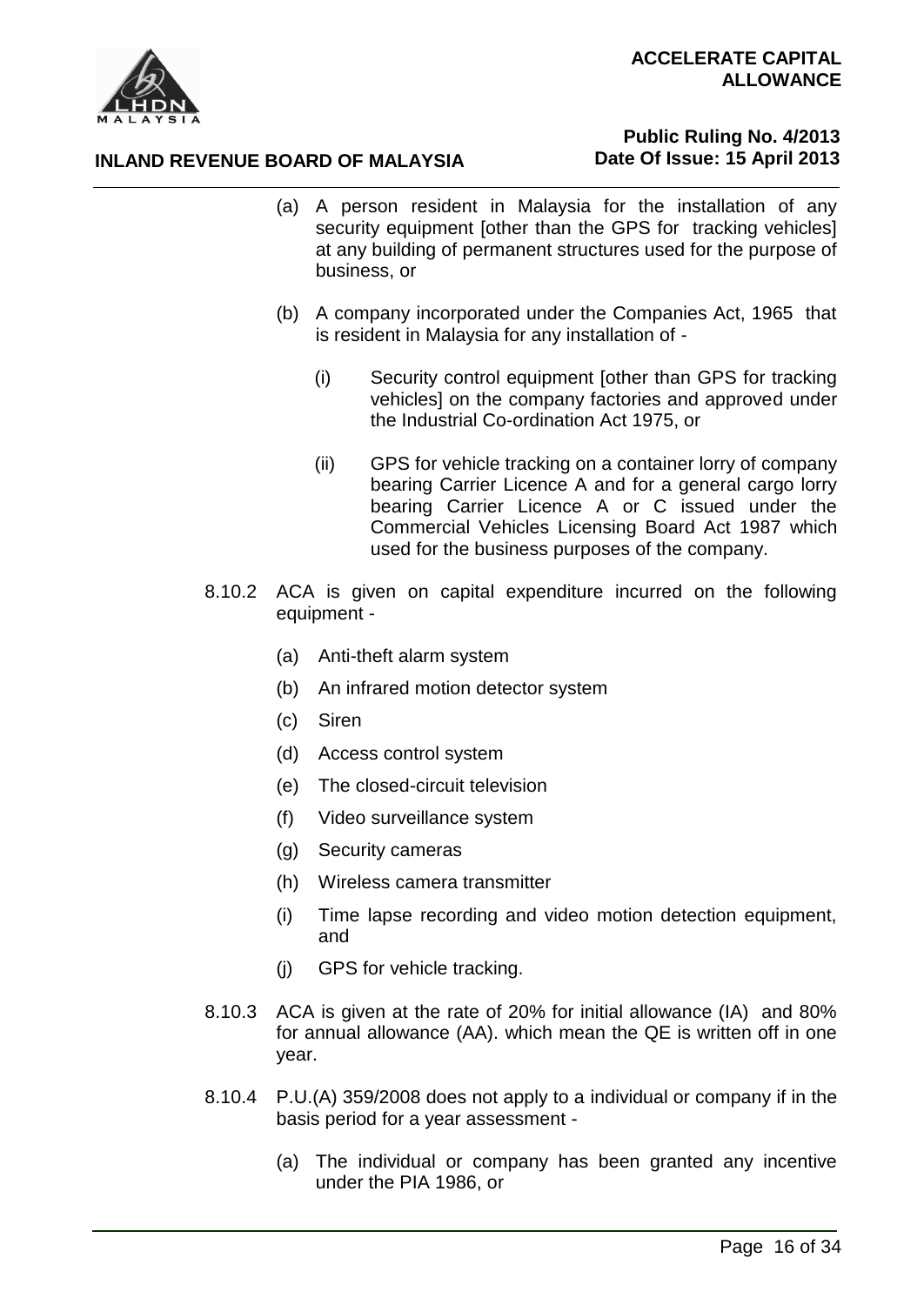

# **Public Ruling No. 4/2013 Date Of Issue: 15 April 2013**

- (b) The individual or company has made a claim RA under Schedule 7A of the ITA 1967.
- 8.10.5 With the application of P.U.(A) 359/2008, Income Tax (Accelerated Capital Allowance) (Security Control Equipment and Monitoring Equipment) Rules 2008 [P. U. (A) 205/2008] is revoked with effect from YA 2009.
- 8.10.6 For qualifying expenditure incurred prior to the YA 2009, P.U.(A) 205/2008 is applicable.

#### 8.11 **Income Tax (Accelerated Capital Allowance) (Plant and Machinery) Rules 2009 [P.U.(A) 111/2009**]

- 8.11.1 With effect from year of assessment 2009, a person who is resident in Malaysia and incurs qualifying plant expenditure for the purposes of his business on or after 10.3.2009, but not later than 31.12.2010 is eligible to claim ACA under these Rules.
- 8.11.2 Plant and machinery include motor vehicles, office equipment, furniture and other assets which qualifying for capital allowance under Schedule 3 of the ITA 1967. For motor vehicles (other than a vehicle licensed for commercial use) please refer paragraph 5(e).
- 8.11.3 ACA can be claimed within 2 years with IA of 20% and AA of 40%. This mean that QE is written off in two years of assessment.
- 8.11.4 For the period between 10.3.2009 to 31.12.2010, P.U.(A) 111/2009 does not apply to –
	- (a) A company which has been granted any incentive under PIA 1986
	- (b) A company which has made a claim for RA under Schedule 7A of the ITA 1967
	- (c) A company which has been granted an exemption under paragraph 127(3)(b) or subsection 127 (3A) of the ITA 1967, or
	- (d) Assets which qualify for higher rates of capital allowance under the ITA 1967 or any Rules made under section 154 of ITA 1967.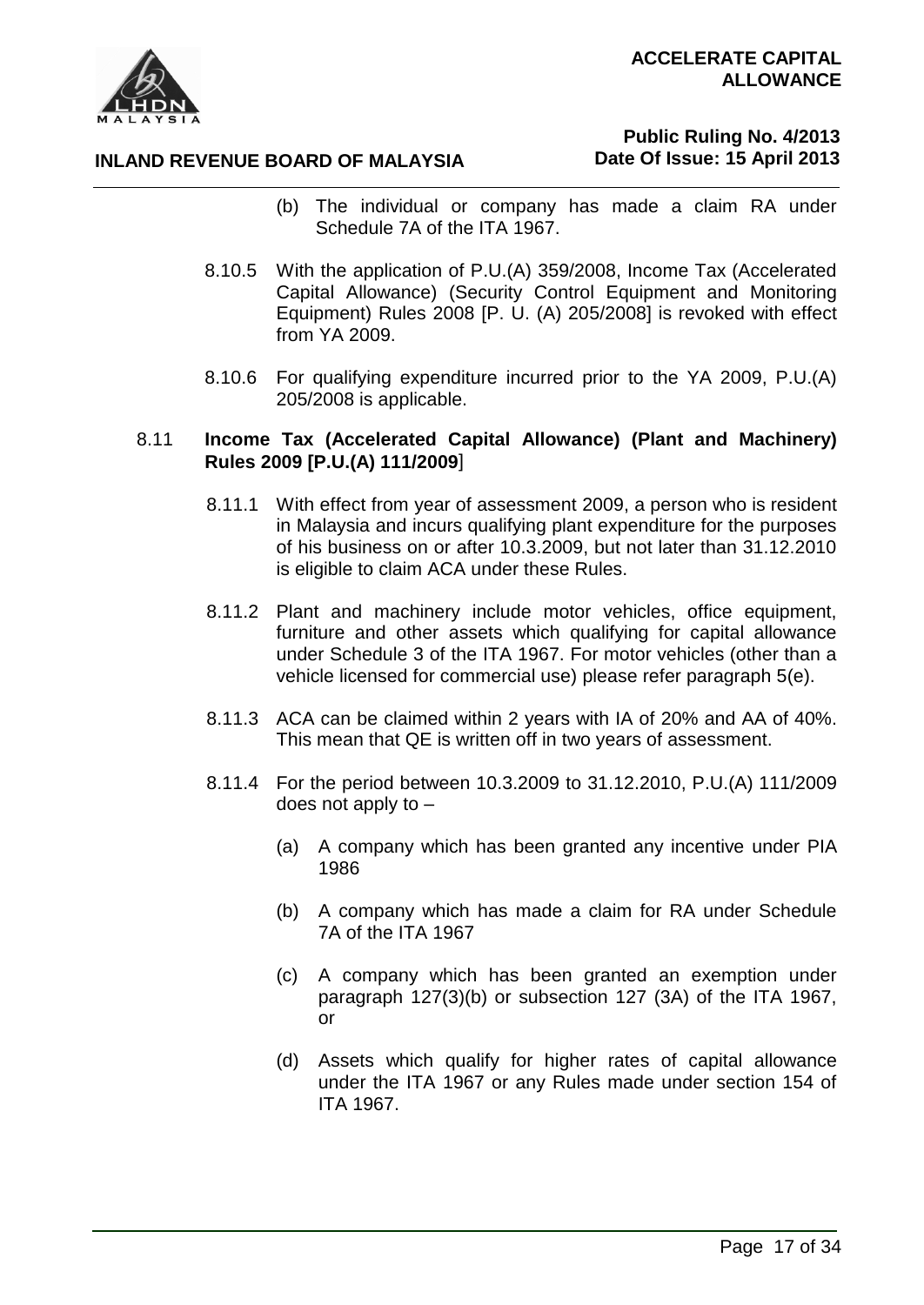



# **Public Ruling No. 4/2013 Date Of Issue: 15 April 2013**

This mean that if an asset qualifies for a higher rate of capital allowances, then capital allowance should be claimed at the higher rate.

# **Example 10: Double deduction for promotion of export and ACA not mutually exclusive**

H Sdn Bhd has made a claim for double deduction for promotion of export given by the Minister of Finance under section 154 of the ITA 1967. H Sdn Bhd is still entitled to claim ACA for the relevant year of assessment even though it has made a claim for double deduction for promotion of export.

#### **Example 11: RA and ACA mutually exclusive**

J Sdn Bhd incurred qualifying plant expenditure in the basis period for the year 2009 and has claimed IA at 20% and AA at 40%. In the year of assessment 2010, the company claimed RA under Schedule 7A of the ITA 1967 on the same assets.

J Sdn Bhd is not eligible to claim ACA as the company has made a claim for RA which is mutually exclusive to ACA under P.U.(A) 111/2009.

#### **Example 12: Higher rate of ACA should be claimed**

JK Sdn Bhd has purchased 10 units of information technology equipment priced at RM950 per unit. As the cost of each unit is not more than RM1,000, JK Sdn Bhd should claim the CA at 100% under paragraph 19A, Schedule 3 of the ITA 1967 and not rates of 20% (IA) and 40% (AA) under P.U.(A) 111/2009.

#### **Example 13: Period of claim**

Company K Sdn Bhd, a small and medium enterprises company (SMEs), closes its accounts on 30 November each year. The company purchased 2 asset on 1.9..2009 (year of assessment 2009) and 15.12.2010 (year of assessment 2011).

K Sdn Bhd is eligible to claim ACA as follows –

#### **Year of assessment 2009**

For assets acquired on 1.9.2009, EMD claim shall be made under the P.U.(A) 357/2008, since the commencement of this Rule is from the year of assessment 2009 until year of assessment 2010.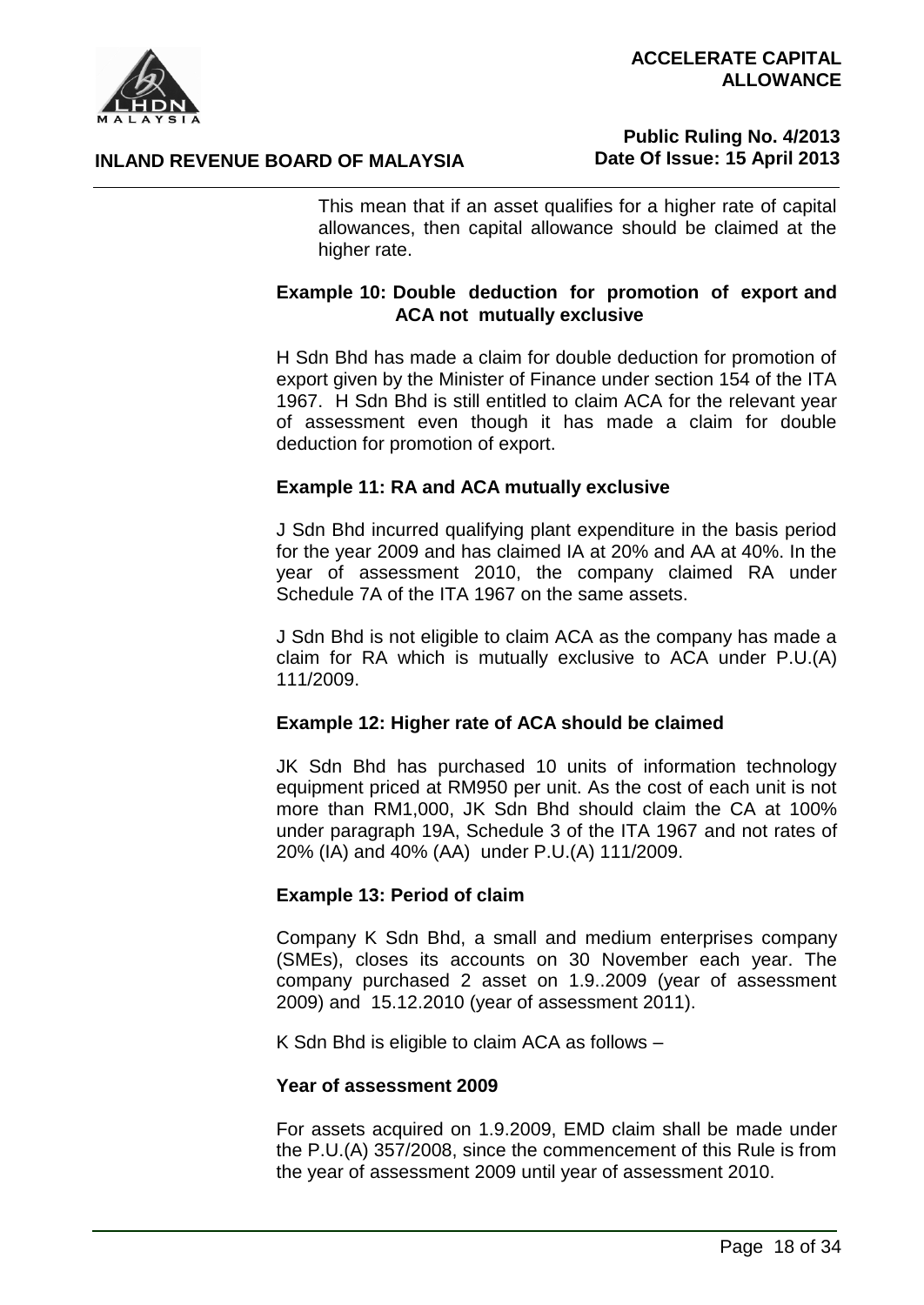

# **Public Ruling No. 4/2013 Date Of Issue: 15 April 2013**

#### **Year of Assessment 2011**

For assets acquired on 15.12.2010 ACA claims shall be made under P.U.(A) 111/2009 since the commencement of this Rule is for the assets acquired on or after 03.10.2009 but not later than 31.12.2010.

- 8.11.5 P.U.(A) 357/2008 and P.U.(A) 111/2009 are mutually exclusive. Where an asset qualifies for ACA at different rates under different provisions, ACA is to be claimed at the higher rate.
- 8.11.6 If an asset is acquired under hire purchase terms, capital portion of instalments qualify for ACA at the higher rate (if any) or at the normal rate if the effective period of the Rules is ended.
- 8.11.7 For assets acquired under hire purchase, P.U.(A) 111/2009 does not apply where the hire purchase agreements are signed before 10.3.2009 or after 31.12.2010. Instalments made during the period from 10.03.2009 to 31.12.2010 will qualify for ACA.

| <b>Rules</b>      | P.U.(A) 357/2008       |    | P.U.(A) 111/2009 |                             |
|-------------------|------------------------|----|------------------|-----------------------------|
| Qualifying person | <b>SME<sub>s</sub></b> |    |                  | Any resident person         |
| Qualifying assets | All assets             |    | All assets       |                             |
| Qualifying period | YA 2009 - YA 2010      |    |                  | $10.3.2009 -$<br>31.12.2010 |
| CA Rates (%)      | ΙA                     | AA | ΙA               | AA                          |
|                   | 20                     | 80 | 20               | 40                          |

#### **Example 14: Asset under hire purchase**

L Sdn Bhd , a SMEs, closes its accounts on 31 January each year. On 1.9.2009, the company purchased a machine on hire purchase terms for RM20,000. Deposit was RM2,000 and monthly instalments spread over 20 months. Capital portion of each instalment is RM900.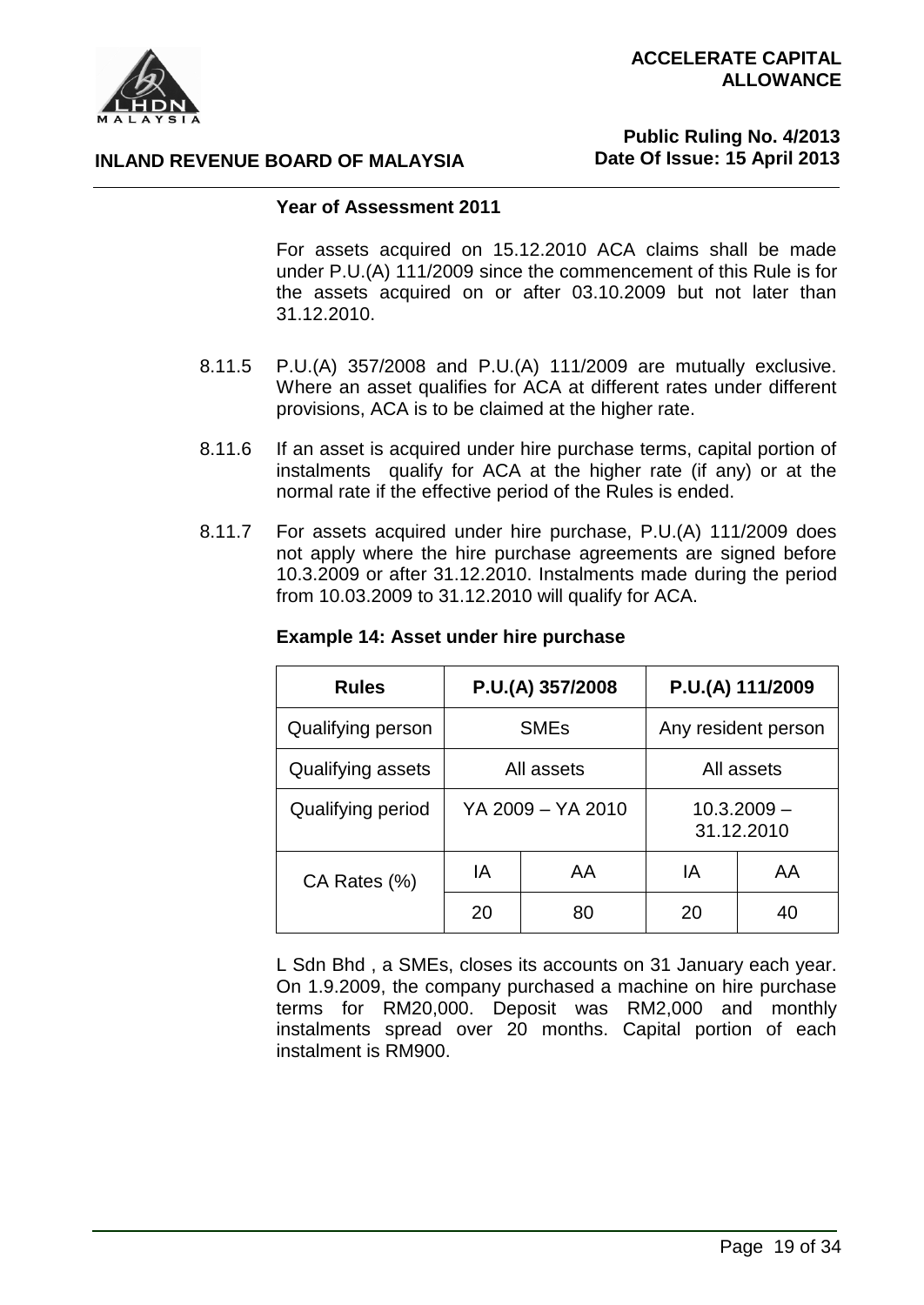

**Public Ruling No. 4/2013 Date Of Issue: 15 April 2013**

#### **Capital Allowance Computation**

#### **Year Of Assessment 2010 (1.2.2009 - 31.1.2010) – ACA under P.U.(A) 357/2008**

| Deposit<br>Monthly instalments (900 x 5 months)<br>Qualifying expenditure                       | EM             | RM<br>2,000<br>4,500<br>6,500 |
|-------------------------------------------------------------------------------------------------|----------------|-------------------------------|
| Deduct:<br>IA (6,500 x 20%)<br>AA (6,500 x 80%)<br>Residual expenditure                         | 1,300<br>5,200 | 6,500<br>Nil                  |
| Year Of Assessment 2011 (1.2.2010 - 31.1.2011)                                                  |                |                               |
| Monthly Instalments (900 x 12 months)<br>Qualifying expenditure                                 |                | 10,800<br>10,800              |
| <b>Monthly Instalments portion</b>                                                              |                |                               |
| (i)<br>11 instalments (1.2.2010 - 31.12.2010)<br>under P.U.(A) 111/2009                         |                |                               |
| Monthly instalment = $9,900$ (900 x 11 months)                                                  |                |                               |
| Deduct:<br>IA (9,900 x 20%)<br>AA (9,900 x 40%)<br>Residual expenditure                         | 2,160<br>3,960 | 5,940<br>4,860                |
| (ii)<br>1 instalment (1.1.2011 - 31.1.2011)<br>- under Schedule 3 of ITA 1967                   |                |                               |
| Monthly instalments = $900$ ( $900 \times 1$ month)                                             |                |                               |
| Deduct:<br>$(900 \times 20\%)$<br>IA l<br>AA (900 x 14%)<br>Residual expenditure<br><b>Note</b> | 180<br>126     |                               |
|                                                                                                 |                |                               |

<sup>2</sup>Annual allowance of 14% on qualifying expenditure (RM10,800) under Schedule 3 of the ITA 1967 is allowed for the subsequent years of assessment until the residual expenditure fully given.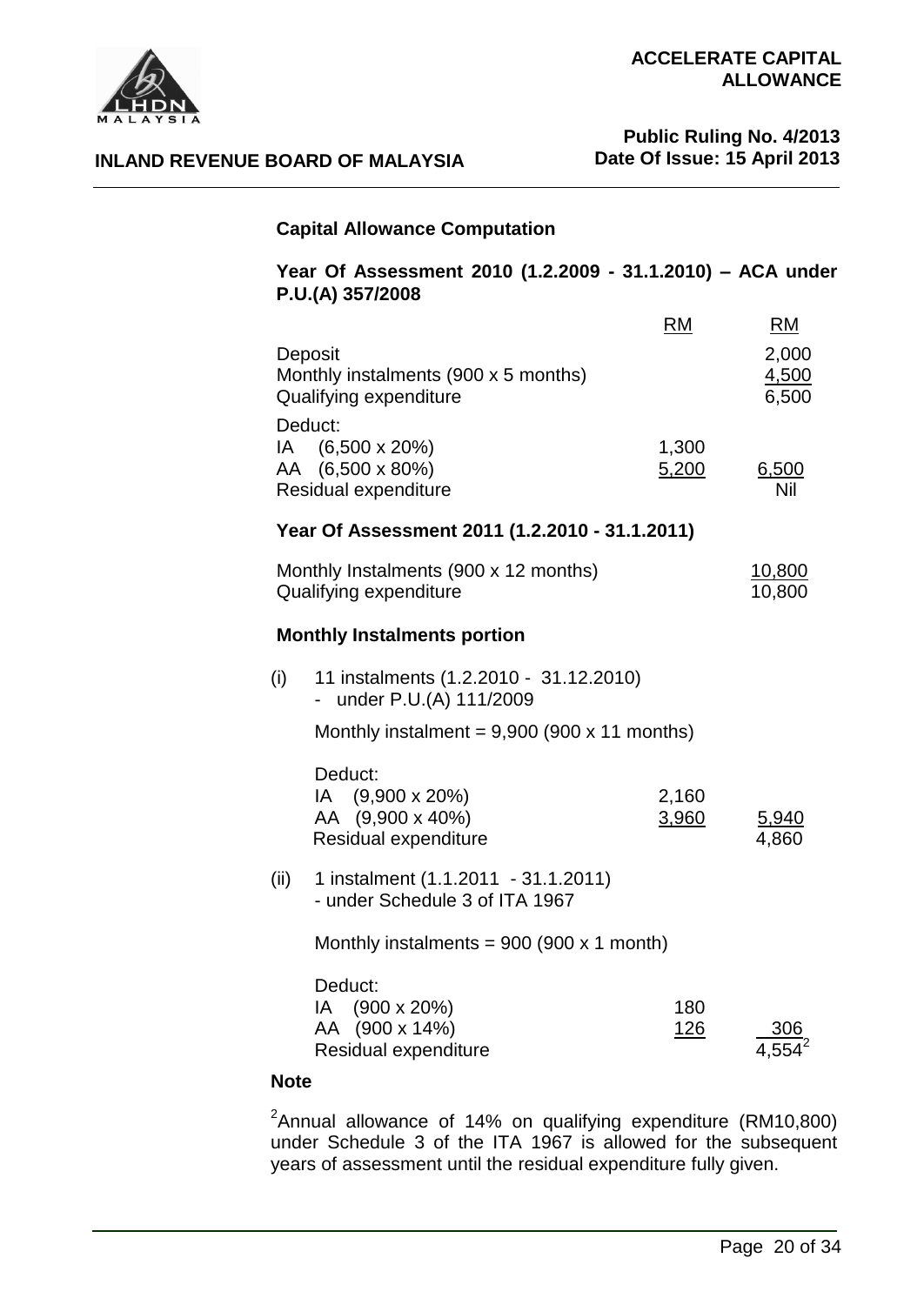

**Public Ruling No. 4/2013 Date Of Issue: 15 April 2013**

# 8.12 **Income Tax (Accelerated Capital Allowance) (Security Control Equipment and Monitor Equipment) Rules 2008 [P.U.(A) 4/2013]**

- 8.12.1 From year of assessment 2013 to year of assessment 2015 ACA is given on any capital expenditure incurred by such individual or company in the basis period for a year of assessment from a source consisting of a business by -
	- (a) A person resident in Malaysia, for the installation of any security equipment [other than the Global Positioning System (GPS) for tracking vehicles] at any building of permanent structures used for the purpose of business, or
	- (b) A company incorporated under the Companies Act, 1965 that is resident in Malaysia for any installation of -
		- (i) Security control equipment [other than GPS for tracking vehicles] on the company factories and approved under the Industrial Co-ordination Act 1975
		- (ii) GPS for vehicle tracking on a container lorry of company bearing Carrier Licence A and for a general cargo lorry bearing Carrier Licence A or C issued under the Commercial Vehicles Licensing Board Act 1987 which used for the business purposes of the company, or
		- (iii) Security control equipment and monitoring equipment, [other than GPS for vehicle tracking] in residential areas.

# **Example 15**

M Sdn Bhd was incorporated under Company Act 1965 on 10.1.2013 and resident in Malaysia. The Company incurred capital expenditure of RM60,000 on installation of security equipment in its business premises.

M Sdn Bhd is entitled to ACA on RM60,000.

# **Example 16**

N Sdn Bhd is a housing development company. The company undertook a construction project of double storey terrace house in 2 phases at Shah Alam. The project was completed and delivered to the purchaser in the middle of 2012. On 11.5.2013, the company installed security cameras and closed circuit television in the housing area to be used by the management and maintenance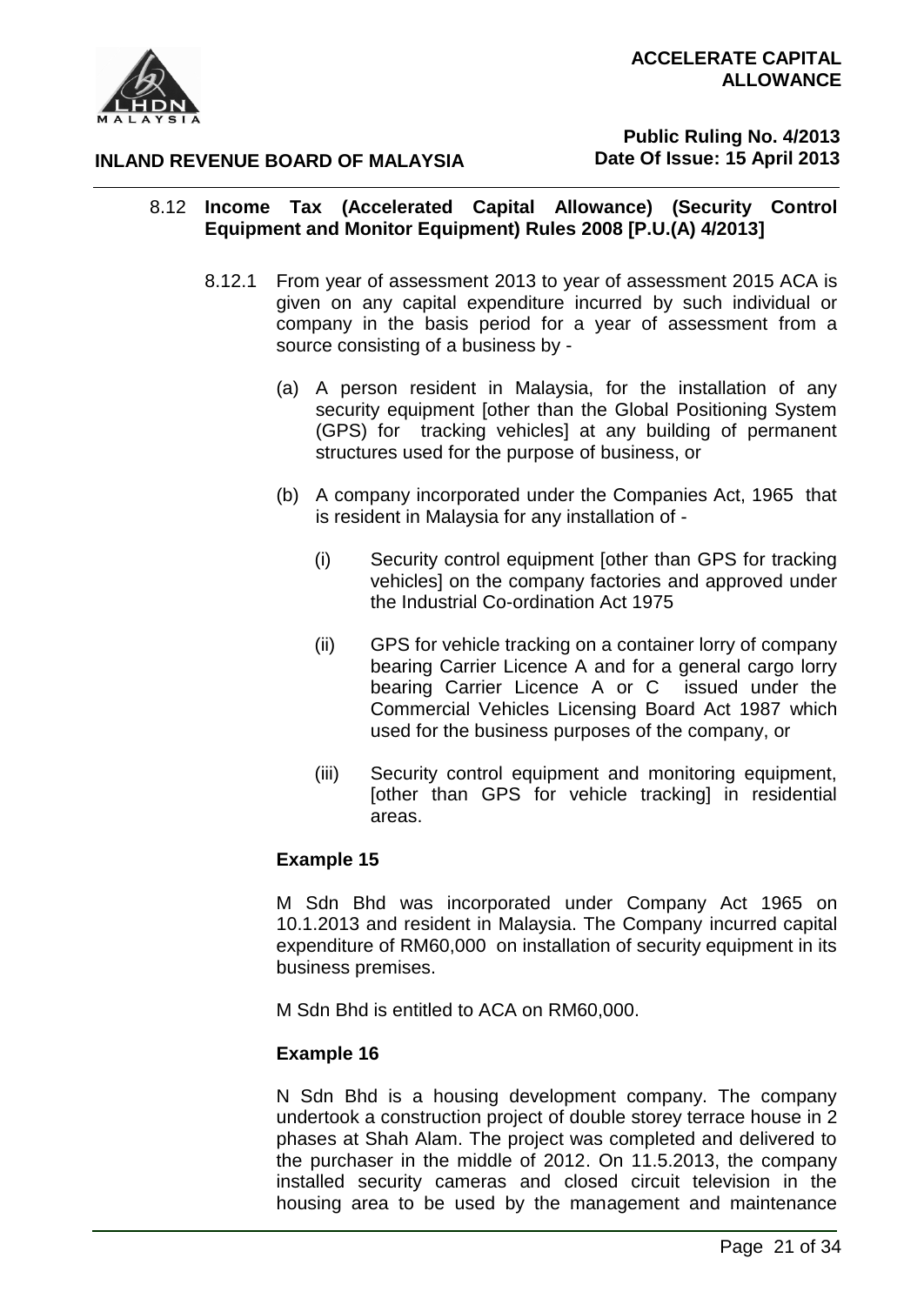

# **Public Ruling No. 4/2013 Date Of Issue: 15 April 2013**

office. N Sdn Bhd has claimed ACA on expenses incurred.

N Sdn Bhd is not entitled to claim ACA on expenses incurred because the expenses are not for the purpose of its business.

#### **Example 17**

Joint Management Body Sri Desa Condominium (JMB Sri Desa) close its accounts on 31 December each year. On 15.2.2013, JMB Seri Desa installed 10 units of closed circuit television and security cameras worth RM70,000 to improve safety and convenience of the occupants in Sri Desa Condominium.

JMB Sri Desa not eligible to claim ACA for the expenses incurred because Desa Sri JMC is not incorporated under the Companies Act 1965.

#### **Example 18**

P Sdn Bhd is a security company that provides accounts ended on 31 December each year. In February 2013, P Sdn Bhd. won a tender security in a residential area in Petaling Jaya. To improve the security and surveillance of the housing area, P Sdn Bhd have installed security and monitoring equipment worth RM25,000.

P Sdn Bhd entitled ACA on expenses incurred as the installation is done for the purpose of its business.

- 8.12.2 ACA is given on capital expenditure incurred on the following equipment -
	- (a) Anti-theft alarm system
	- (b) An infrared motion detector system
	- (c) Siren
	- (d) Access control system
	- (e) The closed-circuit television
	- (f) Video surveillance system
	- (g) Security cameras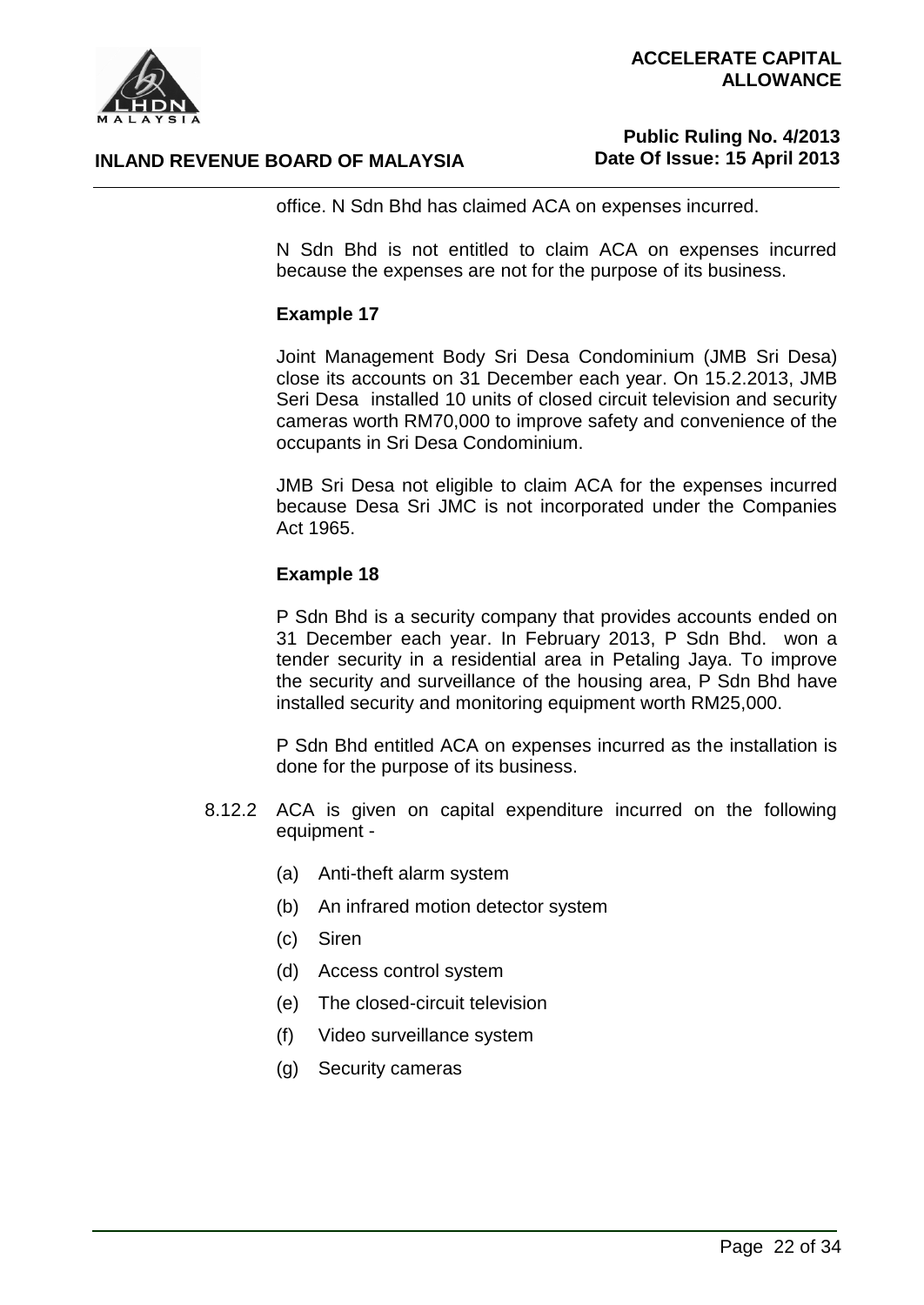

# **Public Ruling No. 4/2013 Date Of Issue: 15 April 2013**

- **INLAND REVENUE BOARD OF MALAYSIA**
	- (h) Wireless camera transmitter
	- (i) Time lapse recording and video motion detection equipment
	- (j) GPS for vehicle tracking.
	- (k) Safety mirrors, and
	- (l) Panic buttons
	- 8.12.3 ACA is given at the rate of 20% for IA and 80% for AA. This means that QE is written off in one year.
	- 8.12.4 P.U.(A) 4/2013 does not apply to individuals or companies, if in the basis period for a year assessment of an individual or company -
		- (a) Has been granted any incentive under the PIA 1986
		- (b) Has claimed RA under Schedule 7A of the ITA 1967
		- (c) Has been granted any exemption under section 127 of the ITA 1967, or
		- (d) Qualifies for an allowance at a higher fraction (%) under the ITA 1967 or any Rules made under section 154 of the ITA 1967.

# **9. Special Allowances For Small Value Assets**

- 9.1. Paragraph 19A of Schedule 3, ITA 1967 provides for the QE of assets costing not more than RM1,000 to be written off in one year.
- 9.2 A person is given an option whether to claim special allowances for small value assets under paragraph 19A of Schedule 3 of the ITA 1967 or to claim ACA. However, once an election has been made to claim CA under paragraph 19A of Schedule 3 of the ITA 1967, he has to consistently apply the said provisions of the ITA 1967 until the total qualifying plant expenditure is fully deducted.
- 9.3 A person is deemed to have elected for special allowances on small value assets if in his tax computation he is using the special allowance rate provided under paragraph 19A, Schedule 3 of the ITA 1967.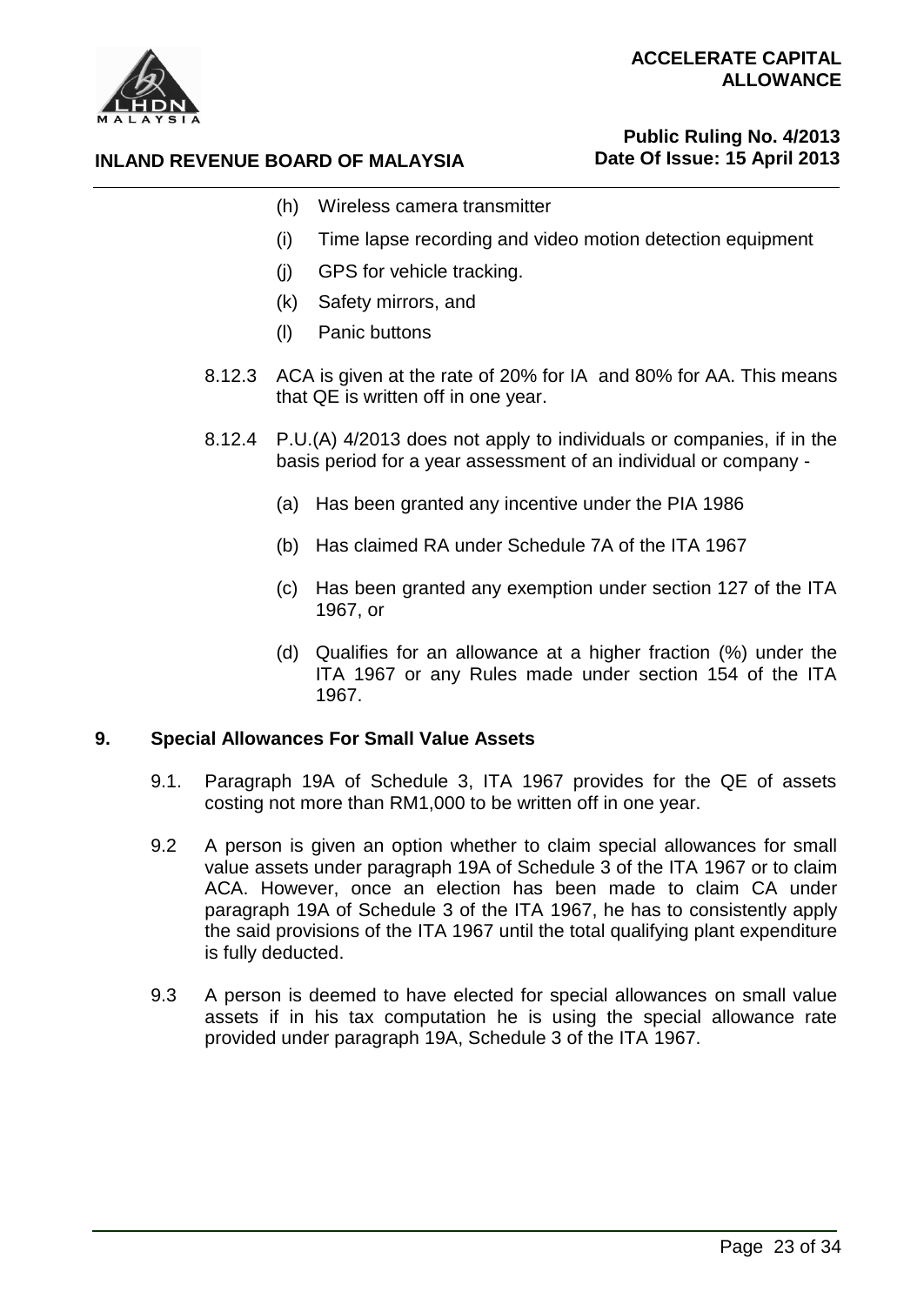

# **Public Ruling No. 4/2013 Date Of Issue: 15 April 2013**

- 9.4 If a person has claimed for a deduction under paragraph 19A, Schedule 3 of the ITA 1967 for small value assets, that person will not be entitled to claim CA under ACA in respect of the said asset.
- 9.5 The claims for special allowances for small value assets is restricted to a maximum amount of RM10,000 for each year of assessment. If a person has incurred qualifying plant expenditure for small value assets exceeding RM10,000 in a year of assessment, the excess QE is eligible for normal capital allowance rates provided for under paragraphs 10 and 15, Schedule 3 of the ITA 1967.

#### **Example 19: ACA under paragraph 19A of Schedule 3, ITA 1967**

Q Sdn Bhd bought a printer for RM1,000 on 22.6.2010 for the purpose of its business. The company is eligible for special allowances for small value assets equal to the amount of QE incurred in the year of assessment 2010 under paragraph 19A of Schedule 3 of the ITA 1967.

[Conditions and other considerations related to the special allowance on small value assets are under Public Ruling No. 1/2008].

#### **10. Plant Or Machinery On Hire Purchase**

- 10.1 Where an asset is acquired under hire purchase terms, the instalments consist of –
	- (a) Capital payment (deposit and instalment), and
	- (b) Hire purchase charges.
- 10.2 Although the person who incurs qualifying expenditure on the asset is not the legal owner (until the final payment has been made), he is deemed to be the owner under paragraph 46, Schedule 3 of ITA 1967. The owner is entitled to CA on the capital portion of instalments made when payments are made. Hire purchase charges, on the other hand, are revenue expenses deductible against his business income.
- 10.3 The CA available to the owner are in the form of
	- (a) IA on QE incurred in each year throughout the hire purchase period, and
	- (b) AA on cumulative QE throughout the hire purchase period.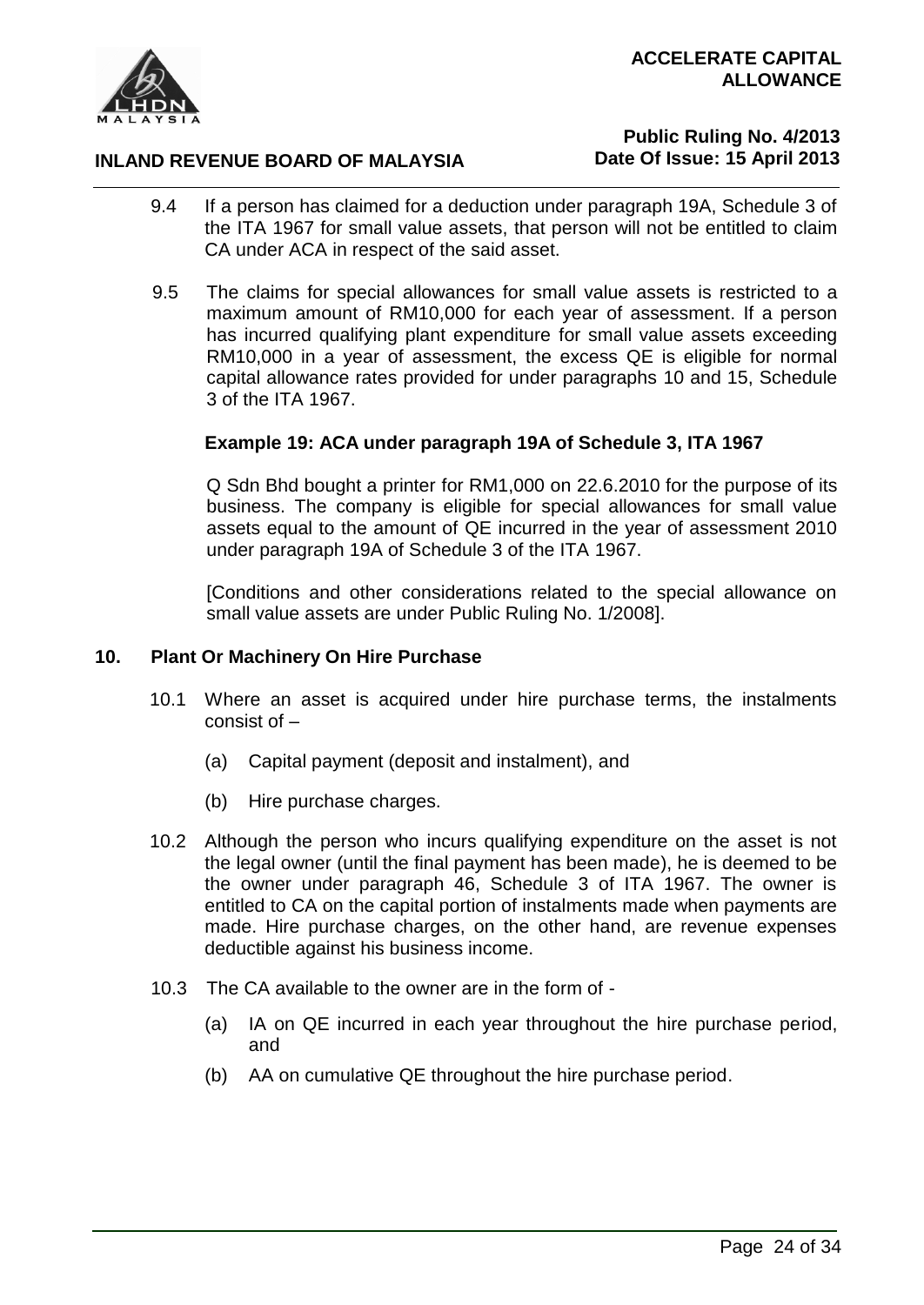



# **Public Ruling No. 4/2013 Date Of Issue: 15 April 2013**

# **INLAND REVENUE BOARD OF MALAYSIA**

#### **Example 20: ACA under P.U.(A) 111/2009**

R Sdn Bhd purchased a milling machine on 1.7.2009 on the following hire purchase terms -

| Cost of asset     | RM 80,000                   |
|-------------------|-----------------------------|
| Deposit paid      | RM 8,000                    |
| Amount financed   | RM 72,000                   |
| Term of repayment | 36 months (RM2,300 a month) |

The company accounts are closed on 31 December annually. The monthly instalments commence on 1.8.2009.

|                                                                                                        | <b>RM</b>       | <b>RM</b>                                     |
|--------------------------------------------------------------------------------------------------------|-----------------|-----------------------------------------------|
| Deposit<br>Monthly instalments [2,300 x 36 months]<br>Total<br>Cost of Asset<br>Hire purchase interest |                 | 8,000<br>82,800<br>90,800<br>80,000<br>10,800 |
| Monthly instalments<br>Deduct: Interest per instalment 10,800<br>36 months                             | 2,300<br>300    |                                               |
| Qualifying expenditure per month                                                                       | 2,000           |                                               |
| <b>Computation Of Accelerate Capital Allowance</b><br><b>Year Of Assessment 2009</b>                   | <b>RM</b>       | <b>RM</b>                                     |
| Deposit<br>Monthly instalments [2,000 X 5 months]<br>Qualifying expenditure                            |                 | 8,000<br><u>10,000</u><br>18,000              |
| Deduct:<br>$(18,000 \times 20\%)$<br>IA<br>$(18,000 \times 40\%)$<br>AA<br>Residual expenditure        | 3,600<br>7,200  | <u>10,800</u><br>7,200                        |
| <b>Year Of Assessment 2010</b>                                                                         |                 |                                               |
| Monthly instalments [2,000 x 12 months]                                                                | 24,000          | <u>24,000</u><br>31,200                       |
| Deduct:<br>$(24,000 \times 20\%)$<br>IA<br>$(31,200 \times 40\%)$<br>AA<br>Residual expenditure        | 4,800<br>12,480 | 17,280<br>13,920                              |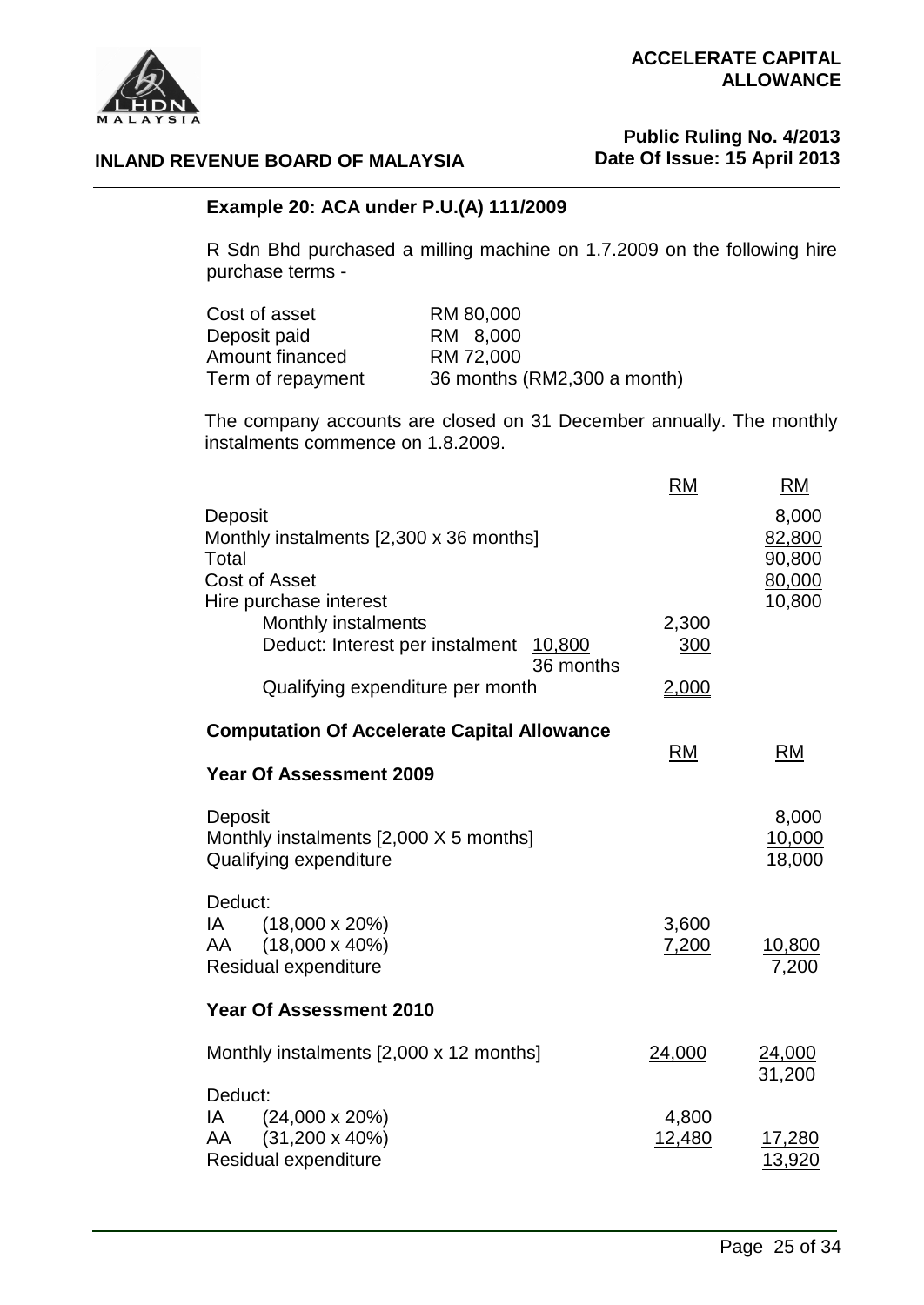



# **Public Ruling No. 4/2013 Date Of Issue: 15 April 2013**

# **INLAND REVENUE BOARD OF MALAYSIA**

# **Example 21: ACA under P.U.(A) 356/2008**

S Sdn Bhd is a resident company in Malaysia and closes its accounts on 31 December annually. The company purchased a bus on 15.7.2009 for RM55,000 on hire purchase with repayment over 48 months commencing on 1.8.2009.

|                                                                                                                                                                                                                                                                   | RM                     |
|-------------------------------------------------------------------------------------------------------------------------------------------------------------------------------------------------------------------------------------------------------------------|------------------------|
| Cost of vehicle (including accessories)<br><b>Registration fee</b>                                                                                                                                                                                                | 55,000<br>200          |
| Insurance and road tax                                                                                                                                                                                                                                            | 1,000                  |
| Deposit                                                                                                                                                                                                                                                           | 10,000                 |
| Hire purchase interest (on the vehicle price and registration fee)<br>Monthly instalments with interest on hire purchase                                                                                                                                          | 4,800<br>1,042         |
|                                                                                                                                                                                                                                                                   |                        |
| Qualifying expenditure -                                                                                                                                                                                                                                          |                        |
| Cost of the vehicle (including accessories)                                                                                                                                                                                                                       | 55,000                 |
| Add: Registration fee                                                                                                                                                                                                                                             | 200                    |
| Qualifying capitalized expenses                                                                                                                                                                                                                                   | 55,200                 |
| Deduct: Deposit<br>Hire purchase Agreement                                                                                                                                                                                                                        | 10,000<br>45,200       |
|                                                                                                                                                                                                                                                                   |                        |
| <b>HP</b> interest<br>$= RM100/Month$<br>4,800<br>48 months                                                                                                                                                                                                       |                        |
| $45,200$ = RM942 per month and RM926<br>Monthly instalments<br>48 Months for the final instalment                                                                                                                                                                 |                        |
| <b>Computation Of Accelerate Capital Allowance</b><br><b>RM</b>                                                                                                                                                                                                   | <b>RM</b>              |
| <b>Year Of Assessment 2009</b>                                                                                                                                                                                                                                    |                        |
|                                                                                                                                                                                                                                                                   |                        |
| Deposit                                                                                                                                                                                                                                                           | 10,000                 |
| Instalment payments [942 x 5 months]                                                                                                                                                                                                                              | $\frac{4,710}{14,710}$ |
| Qualifying expenditure                                                                                                                                                                                                                                            |                        |
| Deduct:                                                                                                                                                                                                                                                           |                        |
| IA and the set of the set of the set of the set of the set of the set of the set of the set of the set of the set of the set of the set of the set of the set of the set of the set of the set of the set of the set of the se<br>$(14,710 \times 20\%)$<br>2,942 |                        |
| $(14,710 \times 80\%)$<br>11,768<br>AA                                                                                                                                                                                                                            | <u>14,710</u><br>Nil   |
| <b>RE</b>                                                                                                                                                                                                                                                         |                        |
| Year Of Assessment 2010                                                                                                                                                                                                                                           |                        |
| Capital payment - instalment [942 x 12 months]                                                                                                                                                                                                                    | 11.304                 |
| Qualifying expenditure                                                                                                                                                                                                                                            | 11,304                 |
|                                                                                                                                                                                                                                                                   |                        |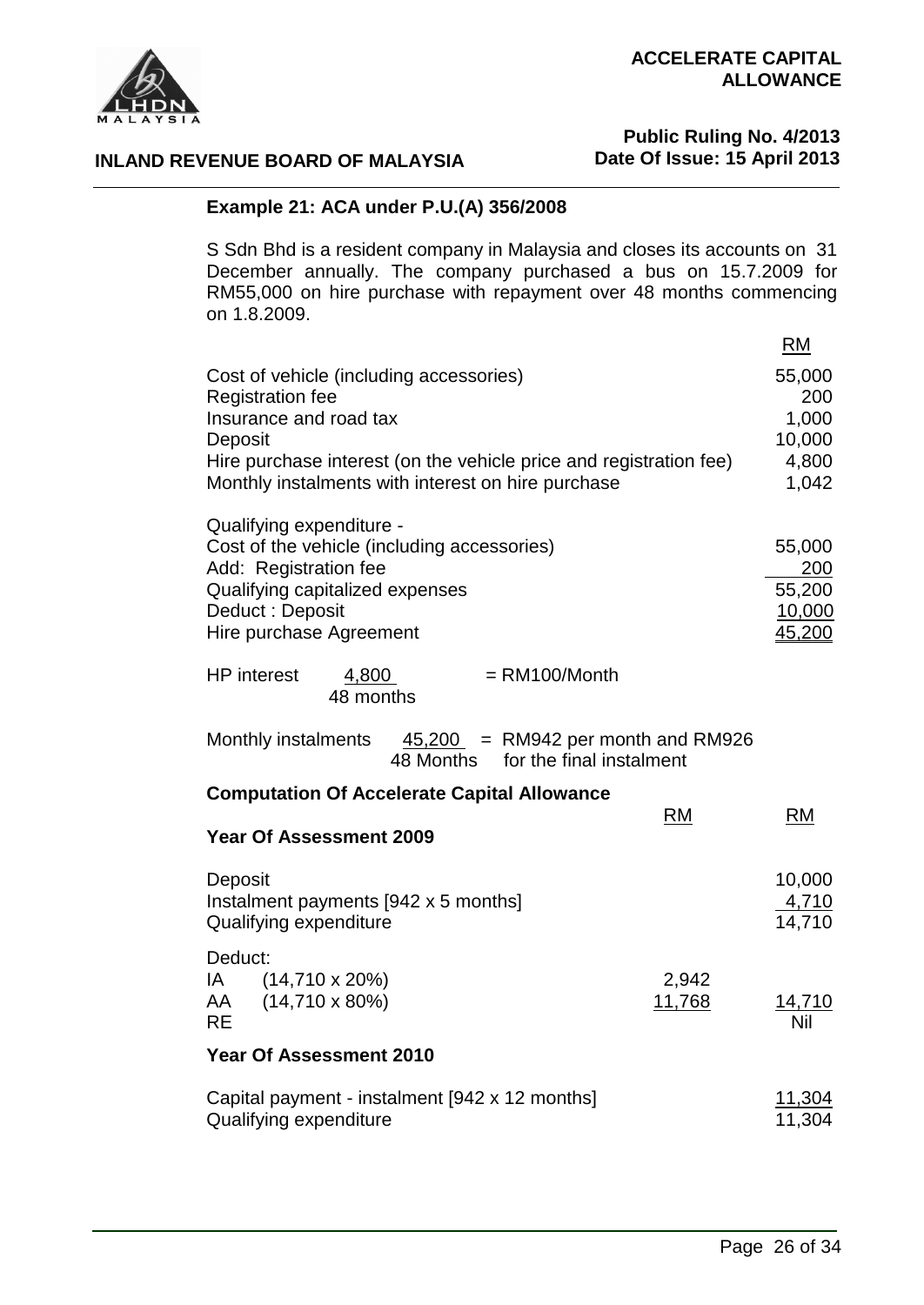

**INLAND REVENUE BOARD OF MALAYSIA**

# **Public Ruling No. 4/2013 Date Of Issue: 15 April 2013**

| Deduct:<br>$IA$ (11,304 x 20%)<br>AA (11,304 x 80%)<br>Residual expenditure                                                                                                                                                                                                                                      | 2,261<br>9,043 | <u> 11,304</u><br>Nil   |
|------------------------------------------------------------------------------------------------------------------------------------------------------------------------------------------------------------------------------------------------------------------------------------------------------------------|----------------|-------------------------|
| <b>Year Of Assessment 2011</b>                                                                                                                                                                                                                                                                                   |                |                         |
| Capital payment - instalment [942 x 12 months]<br>Qualifying expenditure                                                                                                                                                                                                                                         |                | <u>11,304</u><br>11,304 |
| Deduct:<br>$(11,304 \times 20\%)$<br>IA and the set of the set of the set of the set of the set of the set of the set of the set of the set of the set of the set of the set of the set of the set of the set of the set of the set of the set of the set of the se<br>AA (11,304 x 80%)<br>Residual expenditure | 2,261<br>9,043 | <u>11,304</u><br>Nil    |
| <b>Year Of Assessment 2012</b><br>(From YA 2012, computation on CA is based on normal Rate)                                                                                                                                                                                                                      |                |                         |
| Capital payment - instalment [942 x 12 months]<br>Qualifying expenditure                                                                                                                                                                                                                                         |                | <u>11,304</u><br>11,304 |
| Deduct:<br>$(11,304 \times 20\%)$<br>IA and the set of the set of the set of the set of the set of the set of the set of the set of the set of the set of the set of the set of the set of the set of the set of the set of the set of the set of the set of the se<br>AA (11,304 x 20%)<br>Residual expenditure | 2,261<br>2,261 | 4,522<br>6,782          |
| <b>Year Of Assessment 2013</b>                                                                                                                                                                                                                                                                                   |                |                         |
| Capital payment - instalment [942 x 6 months]<br>Last instalment<br>Residual expenditure                                                                                                                                                                                                                         | 5,652<br>926   | 6,578<br>13,360         |
| Qualifying expenditure = $17,882$ (11,304 + 6,578)                                                                                                                                                                                                                                                               |                |                         |
| Deduct:<br>$(6,578 \times 20\%)$<br>IA.<br>$(17,882 \times 20\%)$<br>AA<br>Residual expenditure                                                                                                                                                                                                                  | 1,316<br>3,577 | <u>4,893</u><br>8,467   |
| <b>Year Of Assessment 2014</b>                                                                                                                                                                                                                                                                                   |                |                         |
| Qualifying expenditure = $17,882$                                                                                                                                                                                                                                                                                |                |                         |
| Deduct:<br>AA<br>$(17,882 \times 20\%)$<br>Residual expenditure                                                                                                                                                                                                                                                  |                | 3,577<br>4,890          |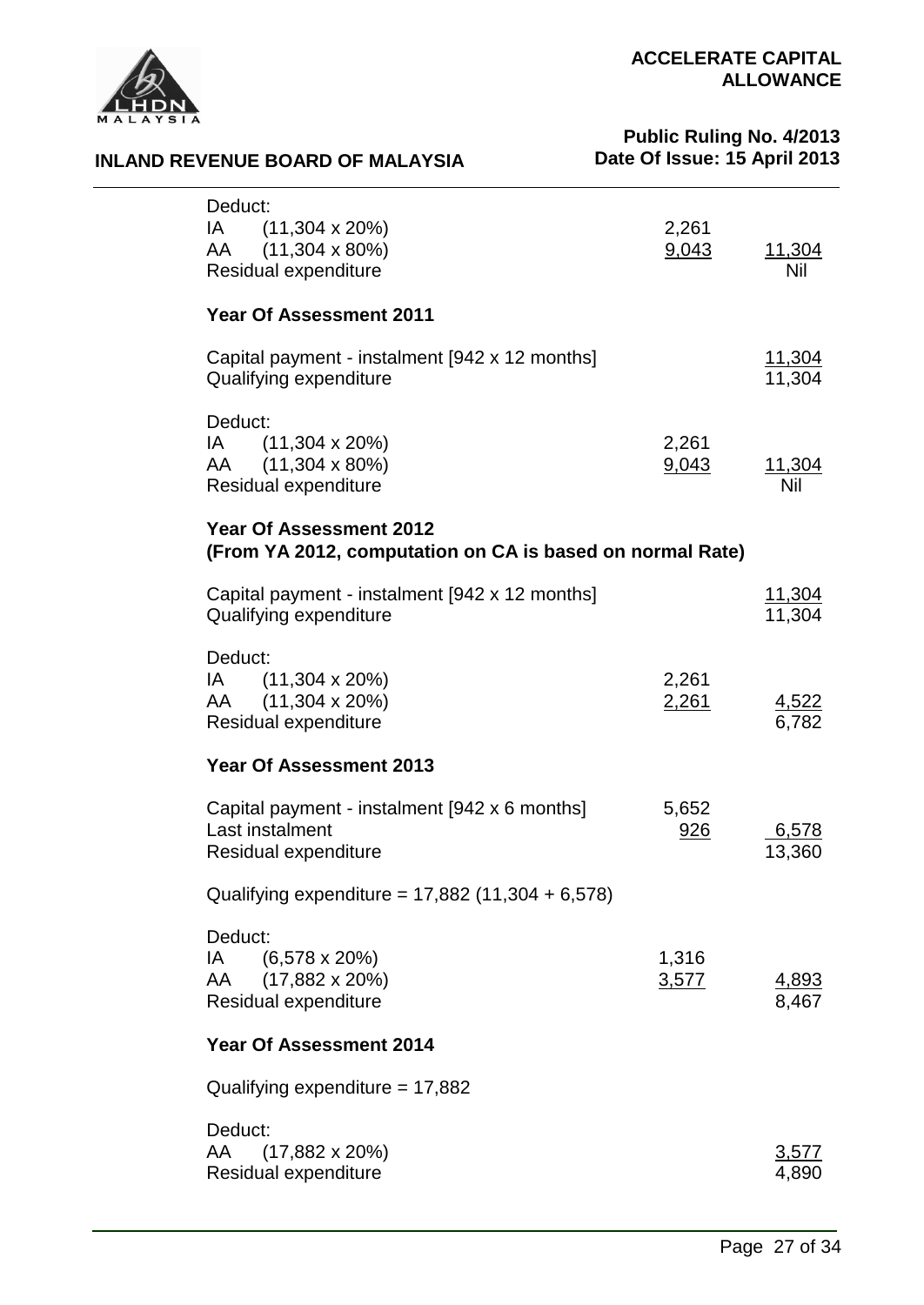

#### **Year Of Assessment 2015**

Qualifying expenditure = 17,882

Deduct: AA (17,882 x 20%) 3,577 Residual expenditure

#### **Year Of Assessment 2016**

Qualifying expenditure  $= 17,882$ 

| Deduct:                                 |              |
|-----------------------------------------|--------------|
| AA (17,882 x 20%) - (3,577- restricted) | <u>1,313</u> |
| Residual expenditure                    | ∐∐           |

#### **11. Disposal Of Assets Within Two Years**

- 11.1. An asset is **disposed of** when it is sold, conveyed, transferred, assigned or alienated with or without consideration.
- 11.2. Where an asset is disposed of at any time within two years from the date of acquisition of that asset, the ACA given shall be withdrawn in the basis period for the year of assessment in which the disposal was made with or without consideration. The amount of IA and AA will be withdrawn by way of a balancing charge in the year of disposal of the asset.
- 11.3 Disposal of an asset to a third-party are bona fide, if the asset is not suitable or not required for the business. The Director General may consider that paragraph 71 of Schedule 3 of the ITA 1967, does not apply. Balancing charge or balancing allowance must be imposed on the taxpayer

# **Example 22: Disposal within 2 years [ACA under P.U.(A) 356/2008]**

T Sdn Bhd (accounting year ended 31 December) bought a bus on 1.7.2009 for RM250,000 for the purposes of its business. The bus was disposed of on 15.2.2011 for RM200,000.

Rate of ACA in accordance with P.U.(A) 356/2008.

 $IA = 20%$  $AA = 80%$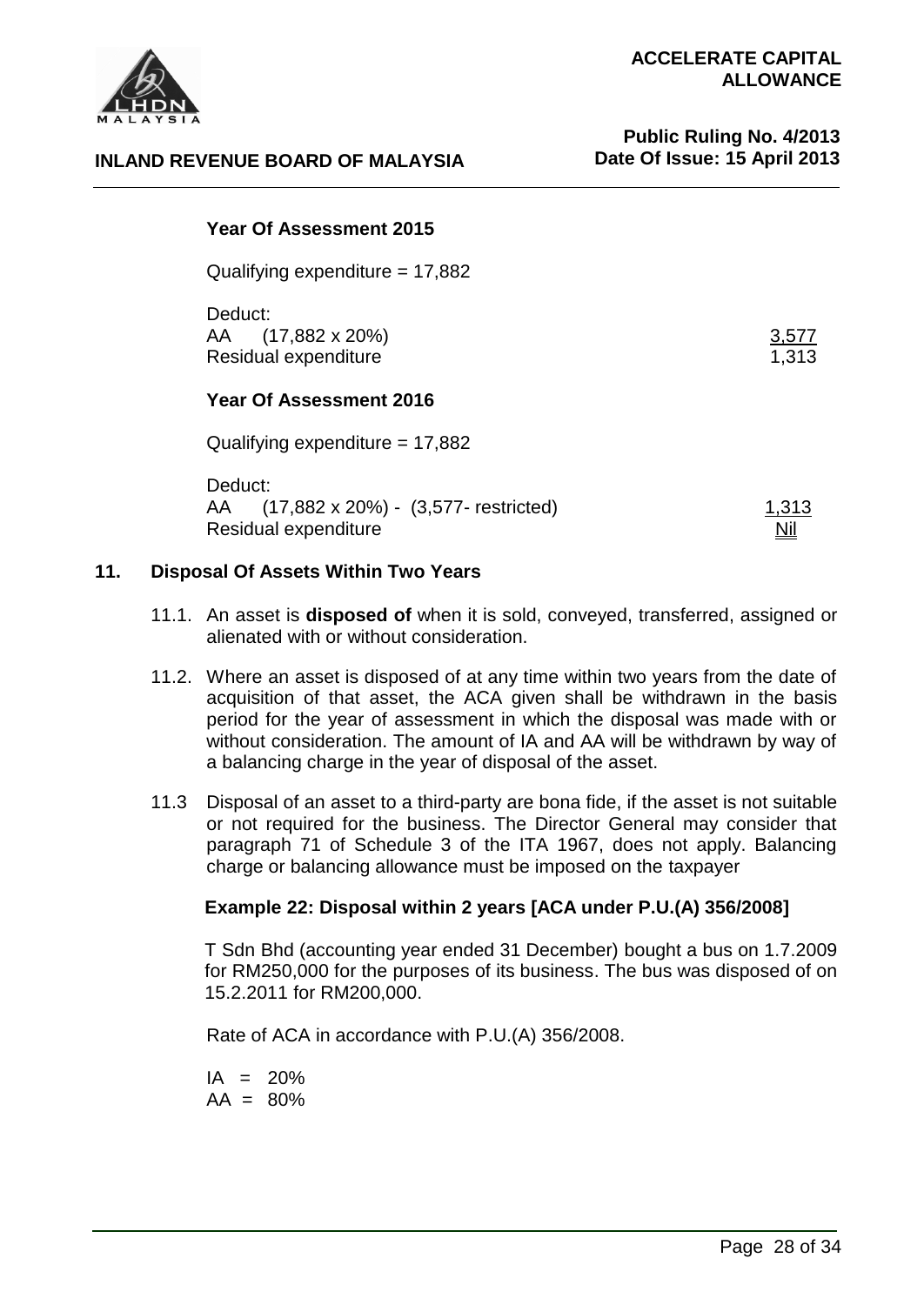

# **Public Ruling No. 4/2013 Date Of Issue: 15 April 2013**

| <b>Computation Of Capital Allowance</b>                                                            | <b>RM</b>         | RM             |
|----------------------------------------------------------------------------------------------------|-------------------|----------------|
| Cost of bus                                                                                        |                   | 250,000        |
| <b>Year Of Assessment 2009</b>                                                                     |                   |                |
| Deduct:<br>$(250,000 \times 20\%)$<br>IA.<br>$(250,000 \times 80\%)$<br>AA<br>Residual expenditure | 50,000<br>200,000 | 250,000<br>Nil |
| Year Of Assessment 2010                                                                            |                   |                |
| Deduct:<br>AA<br>Residual expenditure                                                              |                   | Nil<br>Nil     |
| <b>Year Of Assessment 2011</b>                                                                     |                   |                |

| Disposal price                                               | 200,000 |
|--------------------------------------------------------------|---------|
| Balancing charge (paragraph 71, Schedule 31 of the ITA 1967) | 250,000 |

Since the bus was sold in less than two years from the date of purchase, a balancing charge (BC) equal to the amount of IA and AA claimed in Year Of Assessment 2009 amounting to RM250,000 will be charged in the Year Of Assessment 2011.

# **Example 23: Disposal within 2 years where asset is not suitable for the business**

U Sdn Bhd has purchased a machine costing RM60,000 on 1.10.2009, for business use. The machine was disposed of on 15.4.2010 with a value of RM50,000 because the machine is not able to accommodate the growing production. U Sdn Bhd has bought a new machine to increase production capacity. Company closes its accounts on 31 December each year.

Rate of ACA in accordance with P.U.(A) 111/2009.

 $IA = 20%$  $AA = 40%$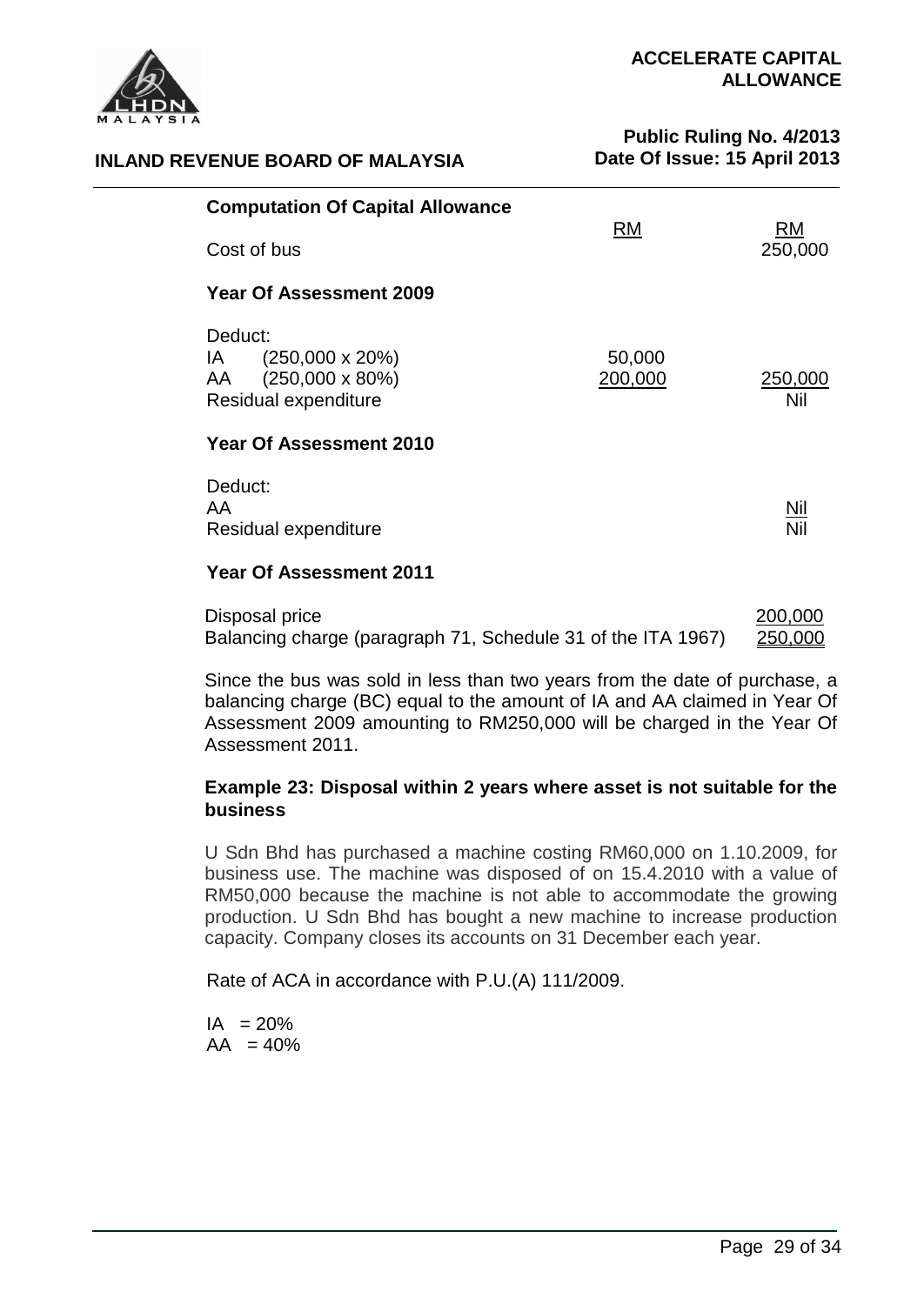

# **Public Ruling No. 4/2013 Date Of Issue: 15 April 2013**

|         | <b>Computation Of Capital Allowance</b> |           |              |
|---------|-----------------------------------------|-----------|--------------|
|         | Cost of machine                         | <b>RM</b> | RM<br>60,000 |
|         | Year Of Assessment 2009                 |           |              |
| Deduct: |                                         |           |              |
| IA.     | $(60,000 \times 20\%)$                  | 12,000    |              |
| AA      | $(60,000 \times 40\%)$                  | 24,000    | 36,000       |
|         | Residual expenditure                    |           | 24,000       |

| Disposal price                                               | 50,000 |
|--------------------------------------------------------------|--------|
| Balancing charge (paragraph 71, Schedule 31 of the ITA 1967) | 26,000 |

Disposal is bona fide, the provisions of paragraph 71 of Schedule 3 of the ITA 1967 is not applicable.

# **12. Controlled Transfer**

- 12.1 Where assets are acquired from a related company, the provisions of **controlled transfer** under paragraph 38 to 40 of Schedule 3 of the ITA 1967 and Income Tax (Capital Allowances and Charges) Rules 1969 are applicable. The provision would not regard the amount paid to the related company as the capital expenditure incurred. Instead, the residual expenditure is taken to be the qualifying expenditure compute in accordance with Schedule 3 of the ITA 1967.
- 12.2 Where a controlled transfer is effected, the selling price is ignored, i.e. asset are deemed to be transferred at residual value. There is, therefore, no balancing allowance (BA) given or BC imposed on the disposer.

# **Example 24**

V Sdn Bhd which closes its accounts on 30 September each year sold a machine on 1.12.2009 to W Sdn Bhd with accounting year end of 31 March. Both the businesses are controlled by the same holding company.

The machine was acquired by V Sdn Bhd for RM15,000 on 1.8.2009 and the company has claimed ACA under PU (A) 357/2008 on assets purchased. The machine was then sold to W Sdn Bhd for RM10,000 on 1.12.2009.

In this case, Rule 3 of the Income Tax (Capital Allowances and Charges) Rules, 1969 applies.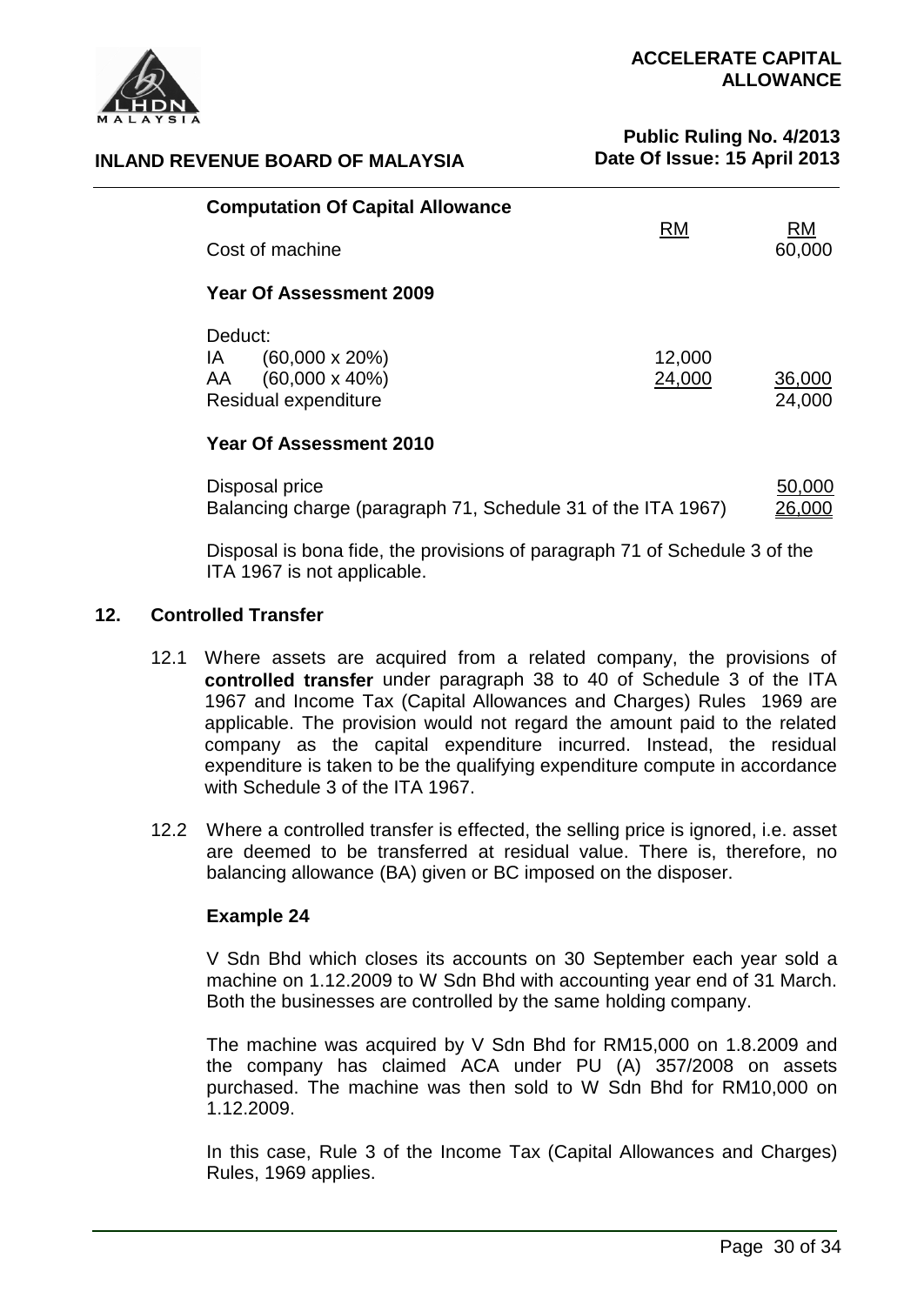

# **Public Ruling No. 4/2013 Date Of Issue: 15 April 2013**

Steps :

- (a) Year of assessment W Sdn Bhd could claim is year of assessment 2010 (1.12.2009 falls within 1.4.2009 – 31.3.2010)
- (b) Basis period of V Sdn Bhd for year of assessment 2010 is 1.10.2009 30.9.2010.
- (c) Therefore, for V Sdn Bhd,  $1<sup>st</sup>$  day of this final period is 1.10.2009.
- (d) V Sdn Bhd is deemed to have sold the asset on. 1.10.2009.

Under rule 3, the QE deemed to have been incurred by W Sdn Bhd shall be treated as had been incurred on the first day of the final period of V Sdn Bhd. Hence, in this case, the QE for W Sdn Bhd is deemed incurred on 1.10.2009.

Therefore, W Sdn Bhd is entitled to AA for YA 2010. There is no initial allowance shall be given to W Sdn Bhd (Rule 8).

| <b>Capital Allowance Computation For V Sdn Bhd</b>                                                             |                 |               |  |
|----------------------------------------------------------------------------------------------------------------|-----------------|---------------|--|
|                                                                                                                | <b>RM</b>       | <b>RM</b>     |  |
| Qualifying expenditure                                                                                         |                 | 15,000        |  |
| Year Of Assessment 2009 (Year ended 30.9.2009)<br>[ACA under P.U.(A) 357/2008]                                 |                 |               |  |
| Deduct:<br>$(15,000 \times 20\%)$<br>IA I<br>$(15,000 \times 80\%)$<br>AA<br>Residual expenditure on 1.10.2009 | 3,000<br>12,000 | 15,000<br>Nil |  |

There is no BA or BC arises to V Sdn Bhd. The QE for W Sdn Bhd is RM0 and not RM10,000. Therefore, there is no CA can be claimed by W Sdn Bhd for year of assessment 2010.

12.3 For assets acquired from a related company located outside Malaysia, the QE is based on the market price at the time of transfer of the assets.

# **13. Qualifying Period**

13.1. A person is entitled to claim ACA within the period specified in the relevant Rules (refer paragraph 8 above). Summary of the eligibility period is as shown in the table below-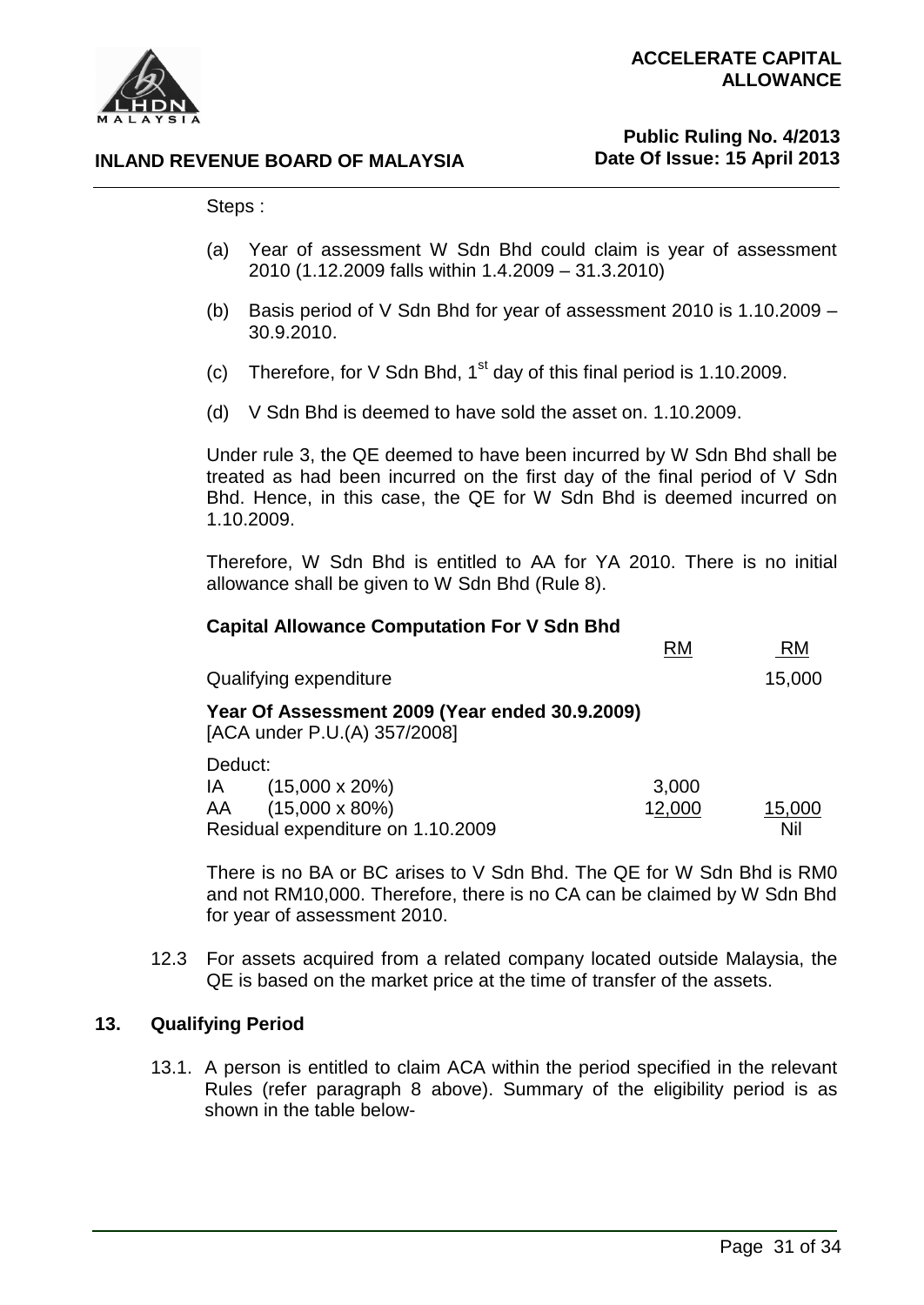

**INLAND REVENUE BOARD OF MALAYSIA**

# **Public Ruling No. 4/2013 Date Of Issue: 15 April 2013**

| No.            | P.U.(A)<br>Year | <b>Income Tax Rules (Accelerated</b><br><b>Capital Allowance)</b>                                       | Rate<br>$(\%)$   | <b>Applicable</b><br><b>From</b> |
|----------------|-----------------|---------------------------------------------------------------------------------------------------------|------------------|----------------------------------|
| 1              | 505/2000        | <b>Recycling of Wastes</b>                                                                              | IA :40<br>AA:20  | YA 2001                          |
| $\overline{2}$ | 506/2000        | Reinvestment In A Qualifying Project                                                                    | IA :40<br>AA:20  | YA 2001                          |
| 3              | 349/2003        | <b>Conservation of Energy</b><br>[revoked effective from 1.10.2005 as<br>provided under P.U.(A)64/2006] | IA :40<br>AA:60  | YA 2003                          |
| 4              | 87/2005         | <b>Power Quality Equipment</b>                                                                          | IA :20<br>AA:40  | YA 2005                          |
| 5              | 188/2005        | Machinery and Equipment for<br><b>Agriculture Sector</b>                                                | IA :20<br>AA:40  | YA 2005                          |
| 6              | 249/2008        | Moulds for The Production of<br><b>Industrialised Building System</b><br>Components                     | IA :40<br>AA:20  | YA 2006                          |
| $\overline{7}$ | 356/2008        | <b>Bus</b>                                                                                              | IA :20<br>AA:80  | For YA<br>2009 - 2011            |
| 8              | 357/2008        | <b>Plant and Machinery</b>                                                                              | IA :20<br>AA:80  | YA<br>2009 - 2010                |
| 9              | 358/2008        | Information and Communication<br><b>Technology Equipment</b>                                            | IA :20<br>AA:80  | YA<br>2009 - 2013                |
| 10             | 359/2008        | Security Control Equipment and<br><b>Monitor Equipment</b>                                              | IA :20<br>AA:80  | YA<br>$2009 - 2012$              |
| 11             | 111/2009        | <b>Plant and Machinery</b>                                                                              | IA :20<br>AA:40  | $10.3.2009 -$<br>31.12.2010      |
| 12             | 4/2013          | Security Control Equipment and<br><b>Monitor Equipment</b>                                              | IA :20<br>80: AA | YA<br>$2013 - 2015$              |

13.2 A person is not entitled to ACA before the effective date/period or after the period as specified in each Income Tax Rules. However, the normal rate of CA apply where it is relevant.

# **Example 25: ACA can only be claimed when the Rules come into force**

Z Sdn Bhd was incorporated on 5.1.2008 with an authorized capital of RM2,000,000 and paid up capital of RM1,000,000. The company closes its accounts on December 31 each year. On 1.3.2008 the company purchased assets amounting to RM50,000 for business use and claimed the ACA under P.U.(A) 357/2008.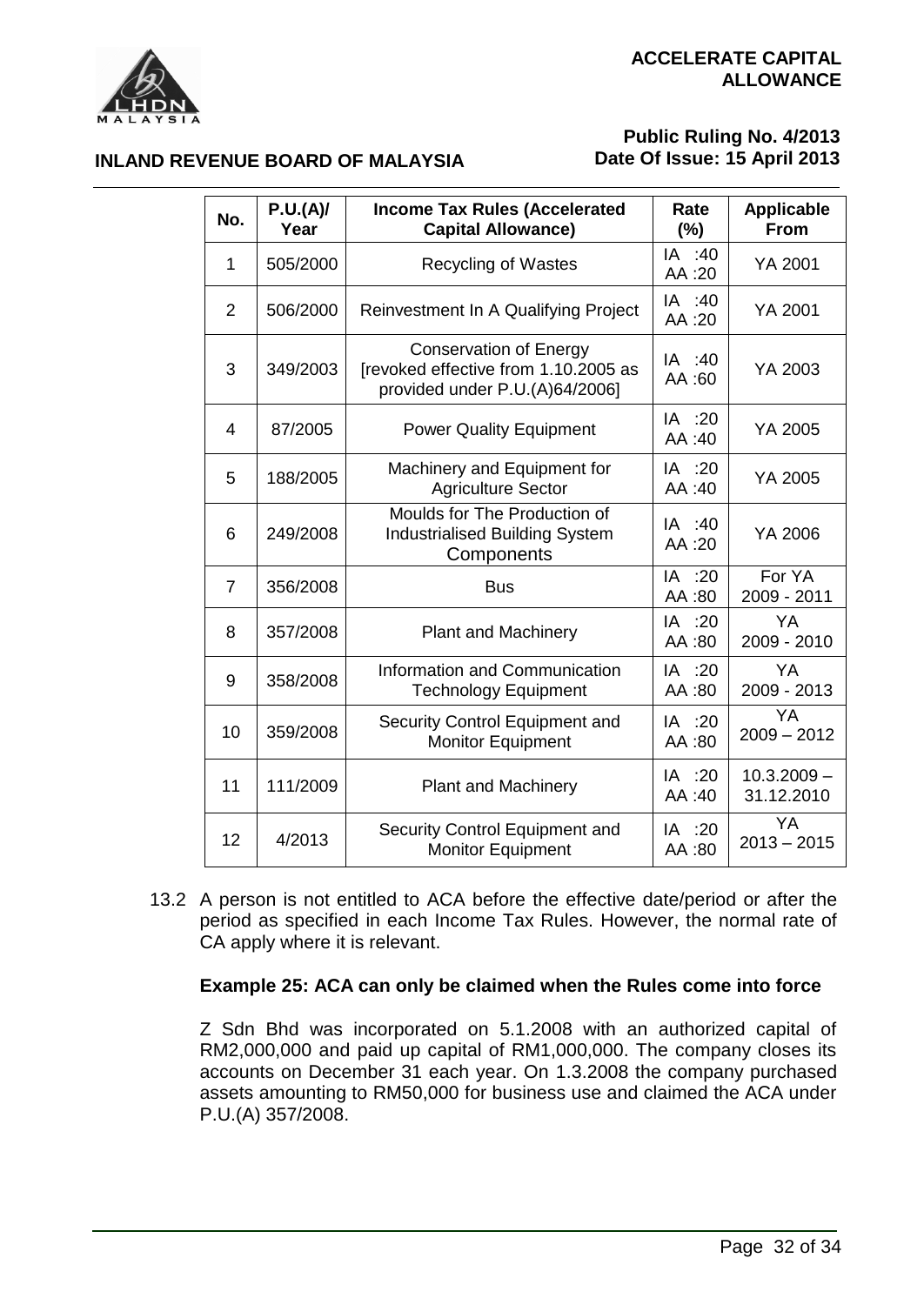

# **Public Ruling No. 4/2013 Date Of Issue: 15 April 2013**

Z Sdn Bhd does not qualify for ACA in the YA 2008 as the P.U.(A) 357/2008 only come into force in the year of assessment 2009.

13.3 Where an asset is purchased before a company commences operations, the asset is eligible for ACA under the relevant Rules when the business commences or when the asset is ready to be used.

#### **Example 26: ACA commences when business commences**

X Sdn Bhd, a manufacturing company closes its accounts on 31 December each year. The company purchased a few assets on 3.12.2009 but only started business operation on 1.1.2010.

X Sdn Bhd is only entitled to ACA beginning from the year of assessment 2010.

#### **Example 27: ACA commences when asset is ready to be used**

Y Sdn Bhd, a company producing processed food product (closes its accounts on 31 December each year). In 2008 the company purchased a new production line but the whole production line was only ready to be used in the year 2009.

Y Sdn Bhd is entitled to claim ACA from the year of assessment 2009.

#### **14. Non–Application**

Non-application provisions may differ for each Income Tax Rules. However, the following non-application provisions generally apply to all Income Tax Rules :

14.1. Where a company is enjoying a tax incentive under PIA 1986 or RA under Schedule 7A of the ITA 1967 and at the same time claim ACA for plant and machinery under P.U.(A) 111/2009 or any relevant Income Tax Rules on ACA, the tax incentive given will be maintained. ACA will be withdrawn and CA will be allowed at normal rates.

#### **Example 28**

Z Sdn Bhd (accounts ended 31 December) has been granted investment tax allowance (ITA) until the year 2013. On 1.6.2010, the company bought a grinding machine for RM60,000 for business purposes. The company claimed ACA on the machine purchased for the year of assessment 2010.

Z Sdn Bhd is not eligible for ACA for year of assessment 2010 as the company has been granted ITA under the PIA 1986. ACA will be withdrawn and CA will be given for the machine at normal rates.